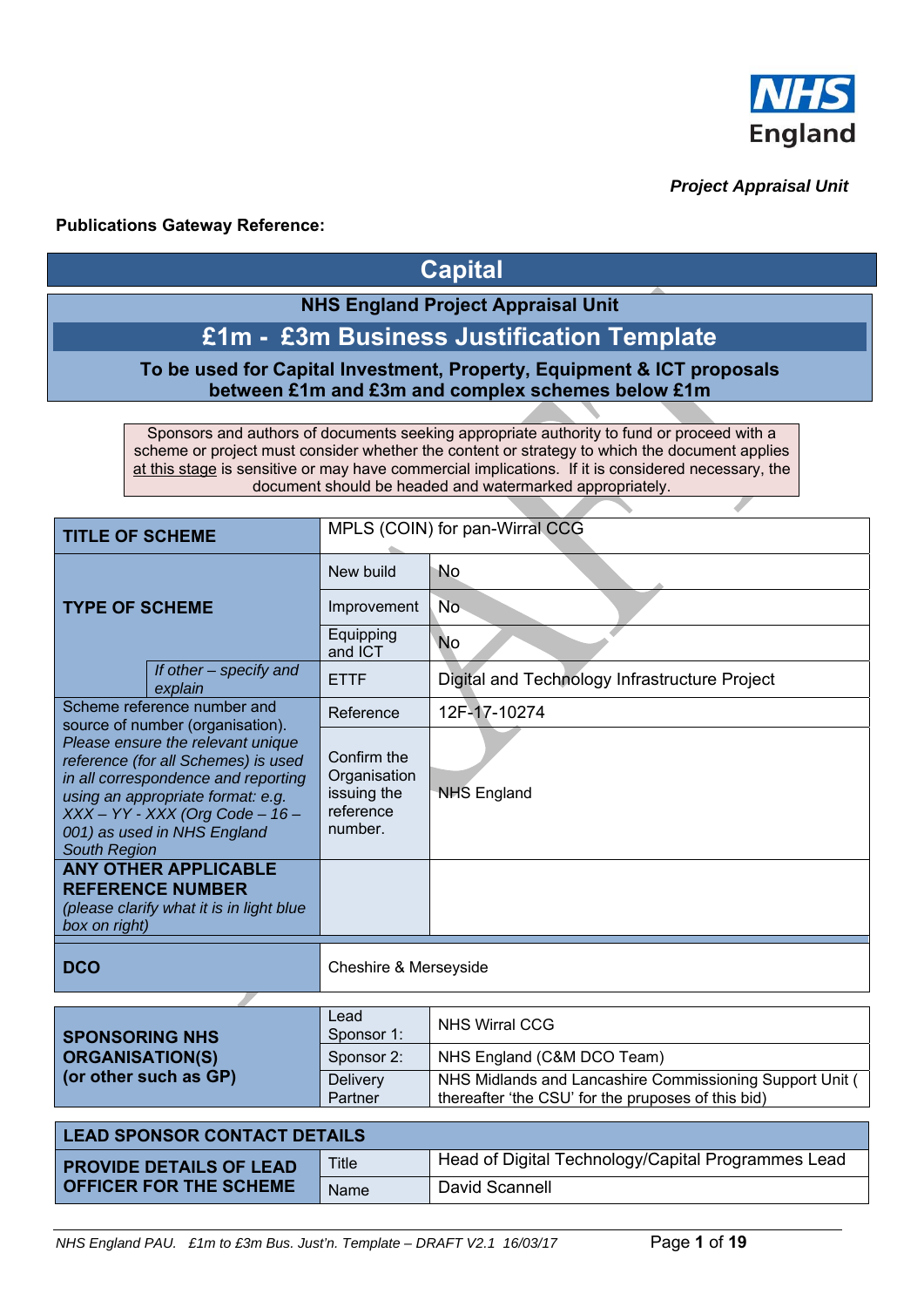|                                                                                                                                                                   | Organisation              | NHS England - North (C&M DCO Team)   |                                                                                                                                              |                    |                |  |  |  |
|-------------------------------------------------------------------------------------------------------------------------------------------------------------------|---------------------------|--------------------------------------|----------------------------------------------------------------------------------------------------------------------------------------------|--------------------|----------------|--|--|--|
|                                                                                                                                                                   | Office tel.               | 01138252891                          |                                                                                                                                              |                    |                |  |  |  |
|                                                                                                                                                                   | Mobile tel.               | 07918 368 506                        |                                                                                                                                              |                    |                |  |  |  |
|                                                                                                                                                                   | e-mail                    | david.scannell@nhs.net               |                                                                                                                                              |                    |                |  |  |  |
|                                                                                                                                                                   | <b>Title</b>              | <b>Chief Finance Officer</b>         |                                                                                                                                              |                    |                |  |  |  |
|                                                                                                                                                                   | Name                      |                                      | <b>Mike Treharne</b>                                                                                                                         |                    |                |  |  |  |
| <b>PROVIDE DETAILS OF LEAD</b><br><b>FINANCE OFFICER FOR THE</b>                                                                                                  | Organisation              | <b>NHS Wirral CCG</b>                |                                                                                                                                              |                    |                |  |  |  |
| <b>SCHEME</b>                                                                                                                                                     | Office tel.               | 0151 651 0011                        |                                                                                                                                              |                    |                |  |  |  |
|                                                                                                                                                                   | Mobile tel.               | 07887 503 262                        |                                                                                                                                              |                    |                |  |  |  |
|                                                                                                                                                                   | e-mail                    |                                      | michael.treharne@nhs.net                                                                                                                     |                    |                |  |  |  |
|                                                                                                                                                                   | Title                     |                                      | <b>Assistant Director of Primary Care &amp; Partnerships</b>                                                                                 |                    |                |  |  |  |
|                                                                                                                                                                   | Name                      | <b>lain Stewart</b>                  |                                                                                                                                              |                    |                |  |  |  |
| <b>LEAD COMMISSIONER</b>                                                                                                                                          | Organisation              | <b>NHS Wirral CCG</b>                |                                                                                                                                              |                    |                |  |  |  |
|                                                                                                                                                                   | Office tel.               | 0151 651 0011                        |                                                                                                                                              |                    |                |  |  |  |
|                                                                                                                                                                   | Mobile tel.               | 07887 503 262                        |                                                                                                                                              |                    |                |  |  |  |
|                                                                                                                                                                   | e-mail                    | iainstewart@nhs.net                  |                                                                                                                                              |                    |                |  |  |  |
| <b>PROPOSED SOURCE OF</b><br><b>CAPITAL</b><br>In addition, explain if more than one<br>source of funding is to be accessed,<br>how obtained and type of funding. |                           | (ETTF is a capital and revenue fund) | thereafter in this document) is the sole source of the requested capital<br>and non recurrent revenue requested in this bid for 2017 FY only |                    |                |  |  |  |
| <b>CAPITAL VALUE AND PROPOSED CASH FLOW OF FUNDING:</b> (add additional rows as required)                                                                         |                           |                                      |                                                                                                                                              |                    |                |  |  |  |
| <b>PERIOD</b><br>[Please enter appropriate Financial<br>years on right]                                                                                           | Current year<br>2017-2018 | 20[ ]-20[ ]<br>£'000                 | 20[]-20[]<br>£'000                                                                                                                           | 20[]-20[]<br>£'000 | Total          |  |  |  |
| <b>FUNDING SOURCE</b>                                                                                                                                             |                           |                                      |                                                                                                                                              |                    |                |  |  |  |
| <b>NHS England</b>                                                                                                                                                |                           |                                      |                                                                                                                                              |                    |                |  |  |  |
| <b>NHS Property Services</b>                                                                                                                                      |                           |                                      |                                                                                                                                              |                    |                |  |  |  |
| <b>Community Health</b><br><b>Partnerships / LIFTCo</b>                                                                                                           |                           |                                      |                                                                                                                                              |                    |                |  |  |  |
| <b>Other</b> (specify) ETTF                                                                                                                                       | £286,200                  | 0                                    | 0                                                                                                                                            | 0                  | £286,200       |  |  |  |
| <b>Other</b> (specify)                                                                                                                                            |                           |                                      |                                                                                                                                              |                    |                |  |  |  |
| <b>Total</b>                                                                                                                                                      | £286,200                  |                                      |                                                                                                                                              |                    | £286,200       |  |  |  |
| <b>BASIC BREAKDOWN OF SCHEME CAPITAL COST:</b> (add additional rows as required)                                                                                  |                           |                                      |                                                                                                                                              |                    |                |  |  |  |
| <b>PERIOD</b><br>[Please enter appropriate Financial<br>years on right]<br><b>ITEM</b> (please specify below)                                                     | Current year<br>2017-2018 | <b>VAT</b>                           | 20[]-20[]<br>£'000                                                                                                                           | 20[]-20[]<br>£'000 | Total<br>£'000 |  |  |  |
| CISCO Switch (53<br>Item 1                                                                                                                                        | £185,500                  | £37,100                              | $\theta$                                                                                                                                     | $\overline{0}$     | £222,600       |  |  |  |
| units $(a)$ , £3,500 each)<br>Item <sub>2</sub><br><b>Comms Cabinet</b><br>Replacements (53 units<br>$(a)$ £1000 each)                                            | £53,000                   | £10,600                              | $\theta$                                                                                                                                     | $\overline{0}$     | £63,600        |  |  |  |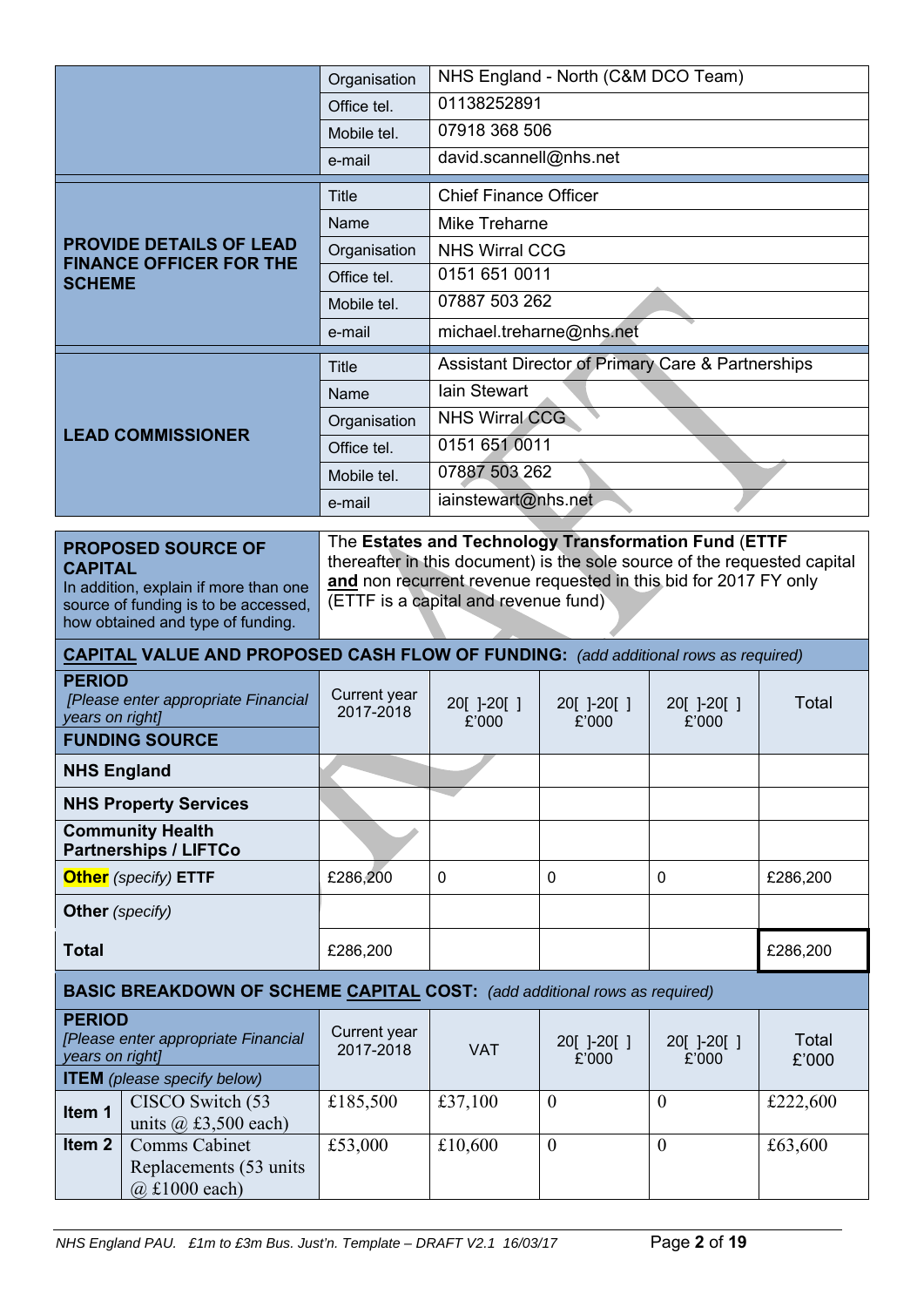| Item <sub>3</sub>                |                                                                                                |                           |             |                      |                      |                |
|----------------------------------|------------------------------------------------------------------------------------------------|---------------------------|-------------|----------------------|----------------------|----------------|
| Item 4                           |                                                                                                |                           |             |                      |                      |                |
| Item <sub>5</sub>                |                                                                                                |                           |             |                      |                      |                |
| <b>Total</b>                     |                                                                                                | £238,500                  | £47,700     |                      |                      | £286,200       |
|                                  | <b>Source of Funding</b>                                                                       | <b>ETTF</b>               | <b>ETTF</b> |                      |                      | <b>ETTF</b>    |
| <b>NHS England</b>               |                                                                                                | Yes (ETTF)                | Yes (ETTF)  |                      |                      | Yes (ETTF)     |
|                                  | <b>GPIT CAPITAL COSTS FOR NEW BUILD/IMPROVEMENT SCHEMES:</b> (add additional rows as required) |                           |             |                      |                      |                |
| <b>PERIOD</b><br>years on right] | [Please enter appropriate Financial                                                            | Current year<br>2017-2018 | <b>VAT</b>  | 20[ ]-20[ ]<br>£'000 | 20[ ]-20[ ]<br>£'000 | Total<br>£'000 |
|                                  | <b>ITEM</b> (please specify below)                                                             |                           |             |                      |                      |                |
| Item 1                           |                                                                                                |                           |             |                      |                      |                |
| Item <sub>2</sub>                |                                                                                                |                           |             |                      |                      |                |
| Item <sub>3</sub>                |                                                                                                |                           |             |                      |                      |                |
| <b>Total</b>                     |                                                                                                |                           |             |                      |                      |                |
|                                  | <b>Source of Funding</b>                                                                       |                           |             |                      |                      |                |
| <b>NHS England</b>               |                                                                                                |                           |             |                      |                      |                |

# **1. BRIEF SCHEME OVERVIEW**

**a)** What is/are the principal strategic drivers triggering the need for this business case (e.g. to enable delivery of relevant commissioning requirements, to comply with NHS policy requirements, alignment with relevant policy e.g. Five Year Forward View, Strategic Transformation Plans and Strategic Estates Plans.

**b)** Summarise the key dimensions of the scheme in terms of both the tangible capital asset to be delivered, and the outputs that will be enabled in service terms as a consequence of the investment. Include land and premises ownership issues, cross boundary/partnership working and impact for service users, etc.

This project will support the implementation of the foundation layer of a modern communication infrastructure in primary care for all NHS Wirral CCG Primary Care Practices.

This project will provide the foundation for a more modern cloud based storage system, a single logon domain i.e. person not site specific, a centrally managed phone system, and centrally managed desktop estate. Wireless networking could be implemented post MPLS along with additionally centrally managed solutions such as SharePoint and intranet web hosting. This builds on the MPLS solution already being implemented by the CSU for CCG's within the four Cheshire CCG's. *(Note this referenced solution was funded at least in part by the ETTF last FY in Cheshire, so this Wirral scheme is strategically linked as the STP and CCGs within mobilises delivery against the national and local digital agenda)* 

- a) The MPLS network would cover all GP practices, pan Wirral, including those on Wirral Community Trust sites. All main and branch sites would be considered for a non optional connection to a central network with improved connectivity
- b) 52 GP practices covering 54 sites would receive at minimum a 10Mbps connection via BT with an ADSL 2+ backup circuit
- c) The MPLS would be the building block for the following
	- 1. Allow the centralised domain NWSIS to be rolled out across Wirral Primary Care
	- 2. A shared VOIP telephone system
	- 3. Centralised non-clinical data storage
	- 4. Implementation of WiFi
	- 5. Video conference can be overlaid on the connection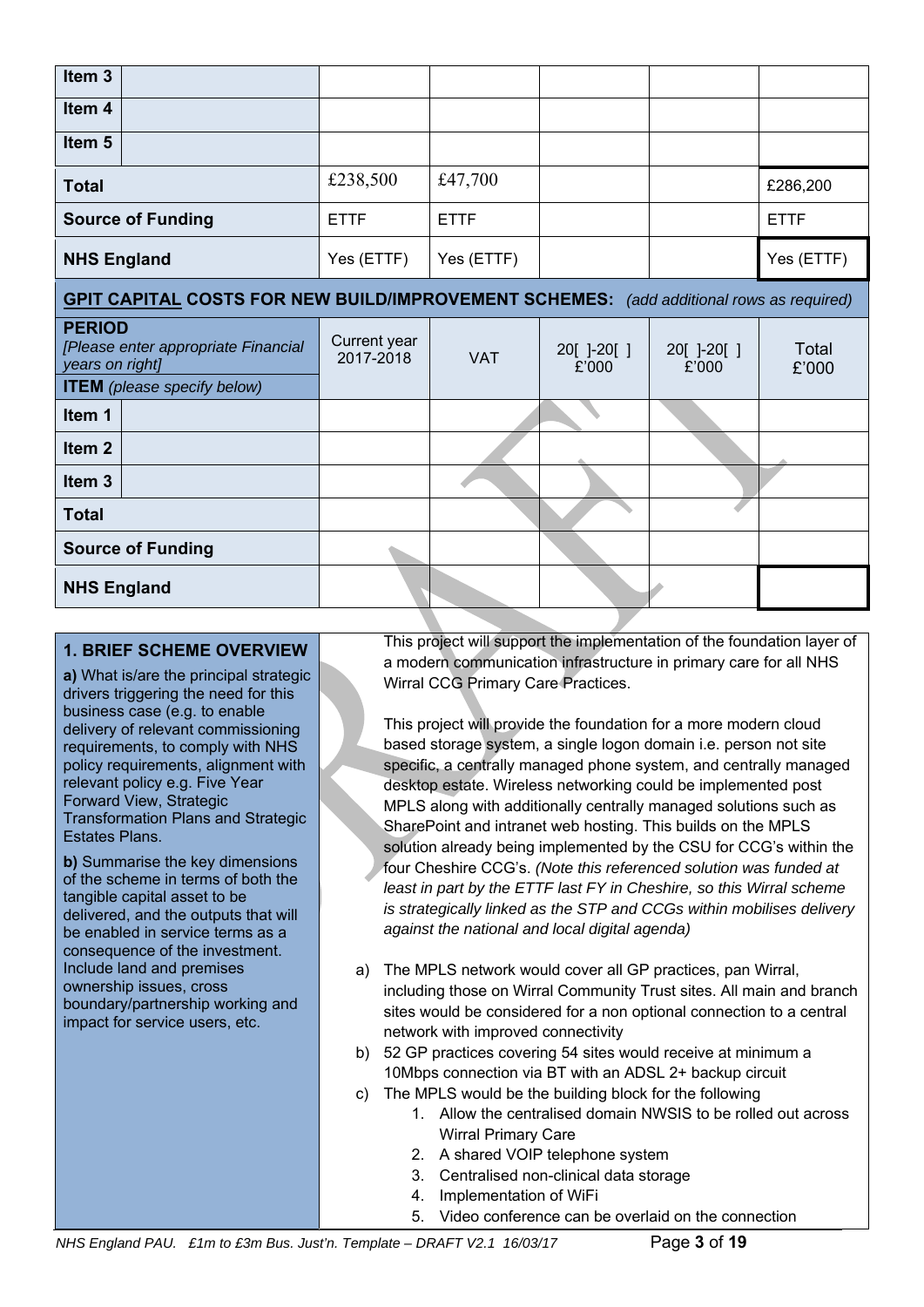|                                                                                                                                                                                                                                                                                                                                                                                                                           | More clinical services are entering various supplier Cloud<br>6.<br>infrastructure whereby more resilient and larger capacity<br>links are needed<br>d) More resilient links, ability to manage connections centrally along<br>with the management of devices behind firewalls.<br>Practice staff can log on to any device in any practice and access the full<br>range of documents and clinical data and systems<br>e) Better facilities and access for other suppliers to use GP networking<br>infrastructure                                                                                                                                                                                                                                                                                                                                                                                                                                                                                          |
|---------------------------------------------------------------------------------------------------------------------------------------------------------------------------------------------------------------------------------------------------------------------------------------------------------------------------------------------------------------------------------------------------------------------------|-----------------------------------------------------------------------------------------------------------------------------------------------------------------------------------------------------------------------------------------------------------------------------------------------------------------------------------------------------------------------------------------------------------------------------------------------------------------------------------------------------------------------------------------------------------------------------------------------------------------------------------------------------------------------------------------------------------------------------------------------------------------------------------------------------------------------------------------------------------------------------------------------------------------------------------------------------------------------------------------------------------|
|                                                                                                                                                                                                                                                                                                                                                                                                                           |                                                                                                                                                                                                                                                                                                                                                                                                                                                                                                                                                                                                                                                                                                                                                                                                                                                                                                                                                                                                           |
|                                                                                                                                                                                                                                                                                                                                                                                                                           |                                                                                                                                                                                                                                                                                                                                                                                                                                                                                                                                                                                                                                                                                                                                                                                                                                                                                                                                                                                                           |
| 2. PURPOSE<br>a) State clearly what the business<br>justification is in support of: typically<br>- 'this is to seek approval of  for<br>$E$ on  in support of '<br>b) Where funding sources are, or<br>may be split, such as investment by<br>the premises owner and external<br>funding e.g. ETTF, this must be<br>clearly defined and explained here,<br>in the relevant subsequent sections<br>and in the table above. | The purpose of this FBC is to seek approval of ETTF capital and non<br>recurrent revenue founding of £1,771,465 in 2017/18 FY only in support of<br>the delivery of the full roll-out of a single network and shared domain across<br>Primary Care in Wirral CCG supporting all its constituent member practices.<br>This total sum funding requested request split as follows capital and non<br>recurrent revenue as is permissible under the ETTF investment regime:<br>Capital £286,200<br>Revenue £1,485,265<br>All of the above investment funding if approved would be disbursed by the<br>CCG before FYE 2017/18 in full.<br>All and any ongoing and connected revenue impacts not contained within the<br>above sums relating to this project and its forward consequence, whether<br>identified in this FBC or not, will be the responsibiliy of the bidding CCG. The<br>above sum represents the totality of the request of the NHS England ETTF<br>for this transformational digital project. |

# **3. Strategic Context**

**a)** Provide a summary in the context of underpinning plans and key strategic drivers together with the service requirements that support the case for investment. E.g. Five Year Forward View, GP Forward View, Sustainability & Transformation Plan, Strategic Estates Plan, Devolution and New Care Models, etc.

**b)** Provide confirmation of the support of all relevant stakeholders.

**c)** Confirm the extent to which the scheme delivers on high priority NHS capital investment requirements, e.g. Service transformation and related infrastructure requirements as identified in the strategic drivers above, improving patient safety and the patient environment, reducing backlog maintenance (% of total); enabling QIPP delivery, etc. and other current key work streams.

# **a) Key strategic drivers together with the service requirements that support the case for investment**

The Wirral Local Digital Roadmap describes the economy's position of strength in terms of the ability to exploit informatics solutions in health and social care, based upon:

- long-term investment across all health sectors
- excellent cross-working and shared systems between organisations
- long-term culture and expectation from clinical staff
- significantly less complex geography and health care system than most
- integrated organisation-wide enterprise grade informatics solutions deployed at scale within our organisations

The Wirral health economy has many years of award winning informatics implementations and a well-developed informatics workforce and capability with reputation spreading beyond the NHS in hosting/attending conferences to discuss local successes and plans in Europe and the USA.

The vision for the **Wirral Digital Roadmap** covers prevention; self-care, integrated delivery and high quality information leading to improved outcomes for patients. The detail for "high quality information" extends to;

single point of access to health and social care services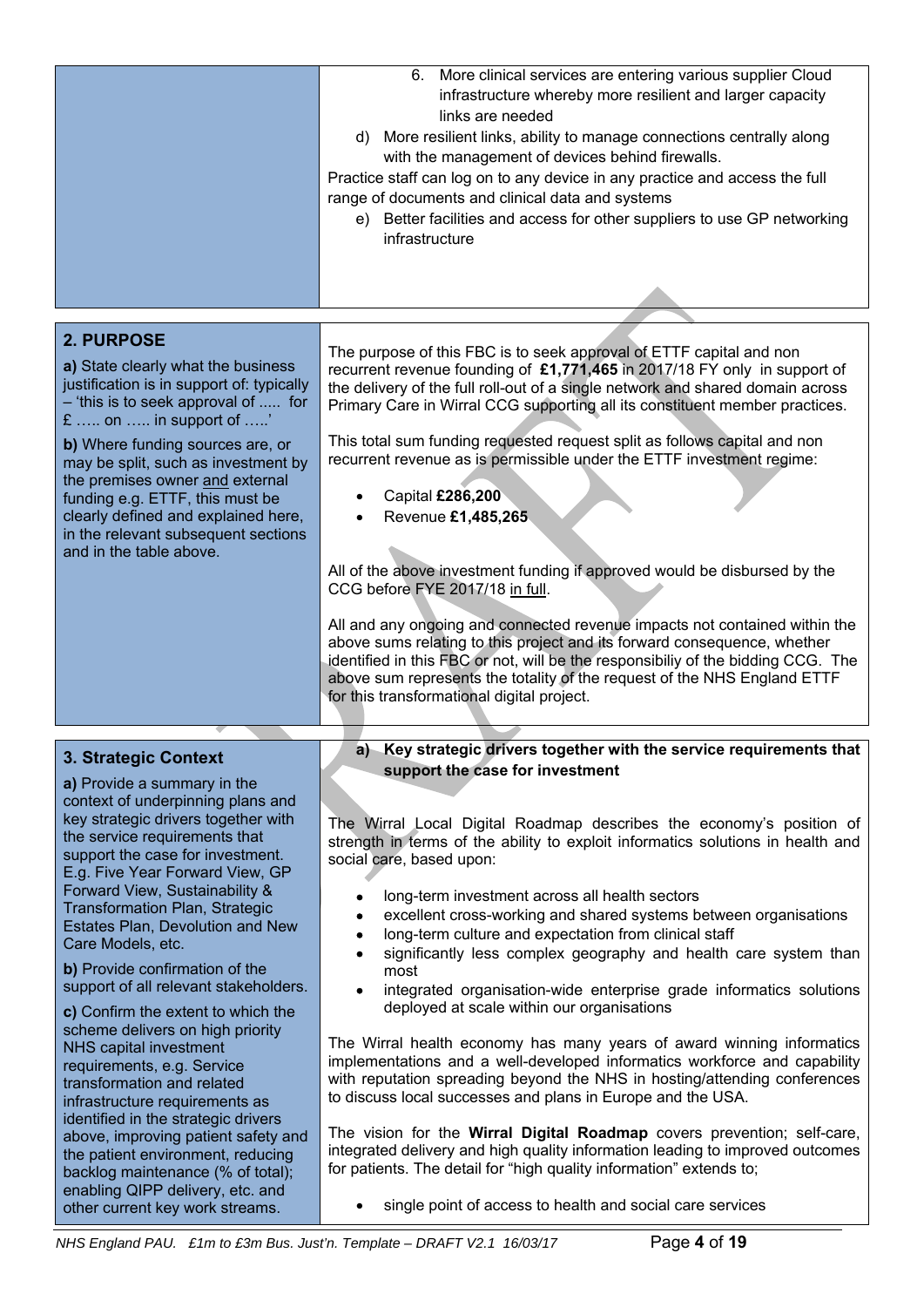**d)** Confirm the support of key clinicians and the way in which the scheme supports delivery of local commissioning priorities.

**e)** Confirm that any premises subject to the investment will not be disposed of within 5 years of their completion.

**f)** Include how the investment will deliver the aims of the programme, etc.

- care portal to enable people to manage their health and social care
- integrated record of care enables joined up care planning and promotes the delivery of evidence-based care across organisational boundaries
- information systems to enable optimisation of population health management and population risk stratification

This proposed digital development will be compliant with all appropriate and relevant NHS guidance.

*\*Please note given the crossover nature of the question parameters, this section response 3a) we ask to be considered contextually and combined with section response 3c) below.* 

# **b) Provide confirmation of the support of all relevant stakeholders**

This proposal has been submitted by the NHS Wirral CCG and as such has the full sanction and support of the member practices and local clinical leads. This scheme is further endorsed and has passed through local capital pipeline group scrutiny at the local NHS England DCO (C&M). This scheme is further and finally endorsed and has passed through assessment and review by the local C&M DCO Head of Digital Technology and the Regional Head of Information and Transparency. All of these parties have signed support to this project see ENDORSEMENTS AND APPROVALS section below

### **c) Confirm the extent to which the scheme delivers on high priority NHS capital investment requirements**

\**Following on from response 3a) above* 

The **NHS Operational Planning & Contracting Guidance 2017-2019** determines "9 must do's", which for Primary Care requires;

- Ensure the sustainability of general practice in your area by **implementing the General Practice Forward View,** including the plans for Practice Transformational Support, and the ten high impact changes.
- Ensure local investment meets or exceeds minimum required levels.
- Tackle workforce and workload issues, including interim milestones that contribute towards increasing the number of doctors working in general practice by 5,000 in 2020, co-funding an extra 1,500 pharmacists to work in general practice by 2020, the expansion of Improving Access to Psychological Therapies (IAPT) in general practice with 3,000 more therapists in primary care, and investment in training practice staff and stimulating **the use of online consultation systems.**
- By no later than March 2019, **extend and improve access** in line with requirements for new national funding.
- **Support general practice at scale**, the expansion of MCPs or PACS, and enable and fund primary care to play its part in fully implementing the forthcoming framework for improving health in care homes.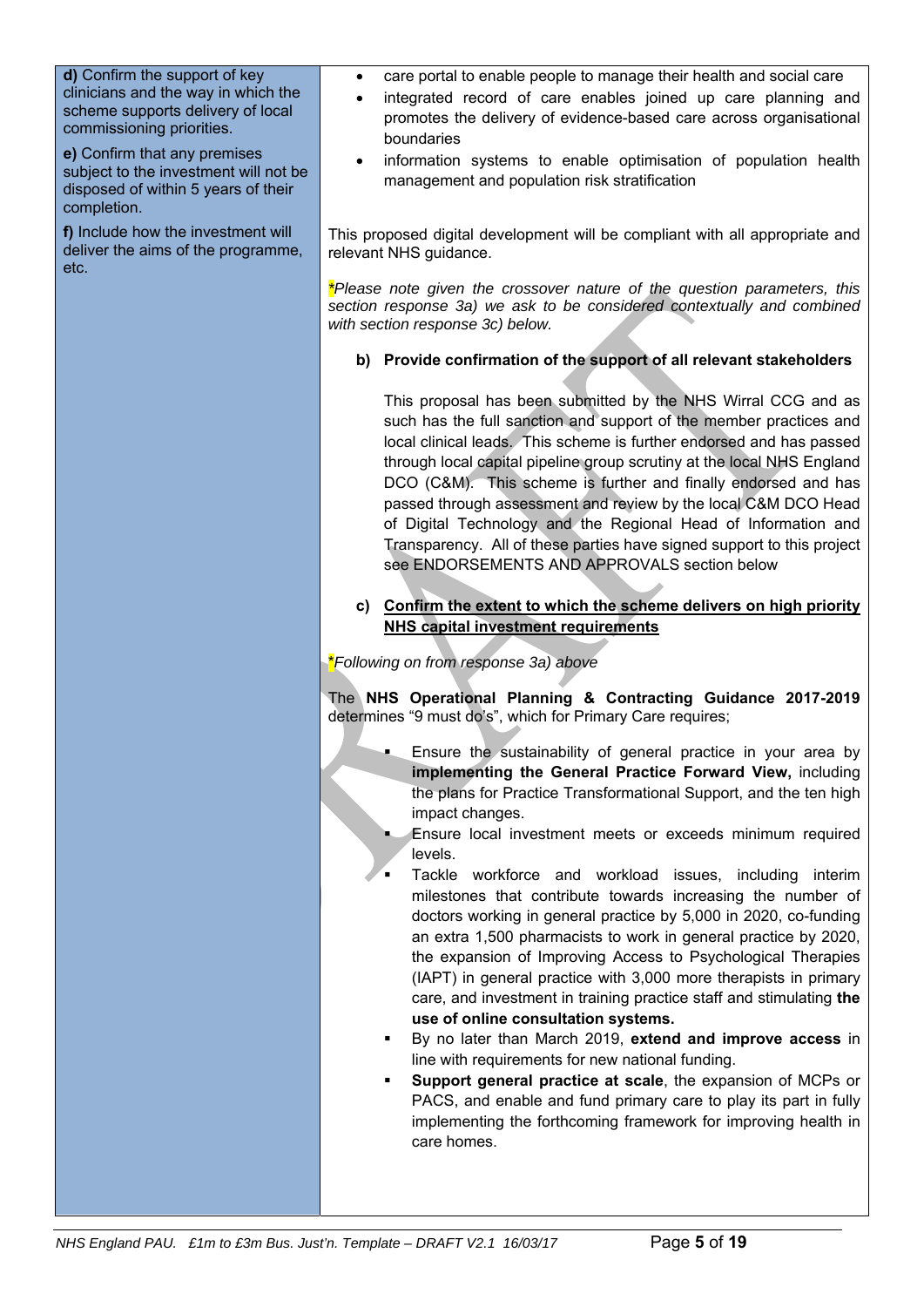The **Government's Mandate to NHS England 2020 Goals describes the Technology** requirements as;

- Support delivery of the National Information Board Framework 'Personalised Health and Care 2020' including local digital roadmaps, leading to measurable improvement on the new digital maturity index and achievement of an NHS which is paper-free at the point of care.
- 95% of GP patients to be offered e-consultation and other digital services; and 95% of tests to be digitally transferred between organisations

**The Cheshire & Merseyside STP** contains twenty distinct, but inter-related programmes of work, each developed with clear objectives and eight supporting clinical programmes – there are five programmes that support and enable these programmes including "Technology, including Digital".

The digital enabler programmes include;

- Operational control centre for risk stratified population
- Shared care records (Wirral Care Record)
- Enhanced technology supporting care through strategic alliances and relationships with subject matter experts (e.g clinical registries)
- **Teletracking**
- Real time data

At **Cheshire & Wirral LDS** level, the enhancement of primary care is critical to new models of care development including improvement of infrastructure (estates, IT). The LDS describes joint level digital ambitions for the future:

- Digitally empowered individuals (e.g. access to online services)
- Connected Health & Social Care economies (e.g. professionals accessing appropriate information when needed; in near real time; wherever it is held)
- Exploiting the digital revolution (e.g intelligence-led services; population health capabilities)

To deliver these ambitions the following themes demonstrate how they will be achieved (with some cross-cutting areas):

- A set of digital principles
- Information sharing/governance framework
- Digital maturity of all providers (inc primary care)
- Rationalisation of systems in and out of hospital
- Interoperability between systems
- Upscaling of assistive technology
- Advanced analytics/population health
- Consolidated infrastructure at LDR level and connectivity between LDRs where clinical services overlap

This development proposal aligns with Target Architecture being developed by the national team.

This MPLS projects will provide Consolidated Infrastructure and the enhancements to services within primary care, the network links require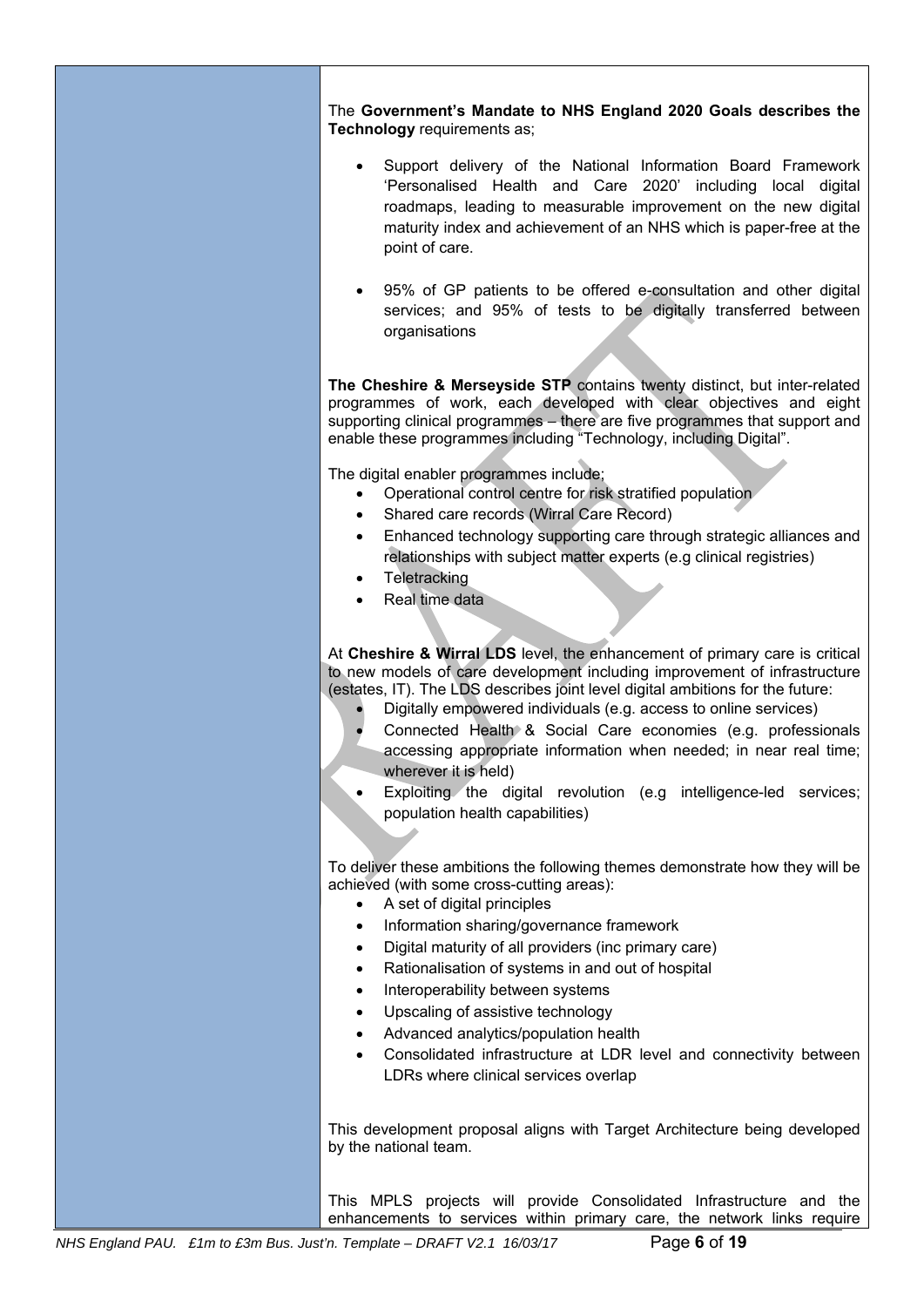upgrading and linking together to provide an integrated network platform to withstand future technology enhancements such as Video Consultations, Docman 10, and other web based solutions. All of which is absolutely intrinsic and essential to delivery of the selected relevant national and superregional strategic drivers detailed above

The MPLS network provides fault tolerance in case of link failures; once connected to the neighbouring wider West Cheshire existing network, data flows and access to wider trusts can be enabled with ease by the CSU. Integration with provider alliances within the LDR will be achievable.

#### **To Patients:**

This technology will support the improved co-ordination of care and communication for patients receiving care from General Practice and Community teams. The cloud network will support the data sharing arrangements already in place, between General Practice and Emis Community, supporting both Primary and Community teams to view each other's record and provide more coordinated care. This supports the work of the Integrated and Extended teams, a key deliverable for the CCG.

#### **To Clinicians/ Practices:**

This project also facilitates effective re-organisation of primary care services allowing clinicians to work across multiple sites, as the CCG moves forward with its transformation of primary care programme.

Future disruption to clinical services will also be reduced as the cloud network will allow practice software to be updated across the network at the same time, rather than individually. It will also support business continuity by re-directing a practices connection to Emis and other software. The required infrastructure will change and potentially release hardware cost savings, as PCs will no longer need to hold software – packages will instead be accessed and maintained via the network. Servers can be removed as file storage will be held centrally; the function of logon server will also be managed centrally.

A key clinical benefit is that the network will allow software to be made available to support effective communication e.g. software, which shows if a clinician, is available for advice e.g. District Nurse or Consultant. The ultimate benefit on completion is the ability to have a single sign on to the systems required, regardless of the base the clinician is working out of.

In the future, as practice telephone contracts expire, the network would also allow all practices to function across a single network thereby reducing costs and supporting business continuity by diverting a practices phones to an alternative practice if required.

# **d) Confirm the support of key clinicians and the way in which the scheme supports delivery of local commissioning priorities**

This proposal has been submitted by the NHS Wirral CCG and as such has the full sanction and support of the member practices and local clinical leads; whom all recognise and endorse the supported strategic deliverables as described in section 3 a & c above

### **e) Confirm that any premises subject to the investment will not be disposed of within 5 years of their completion**

This bid does not seek to support investment in premises, only for digital and technology

**f) Include how the investment will deliver the aims of the programme, etc.**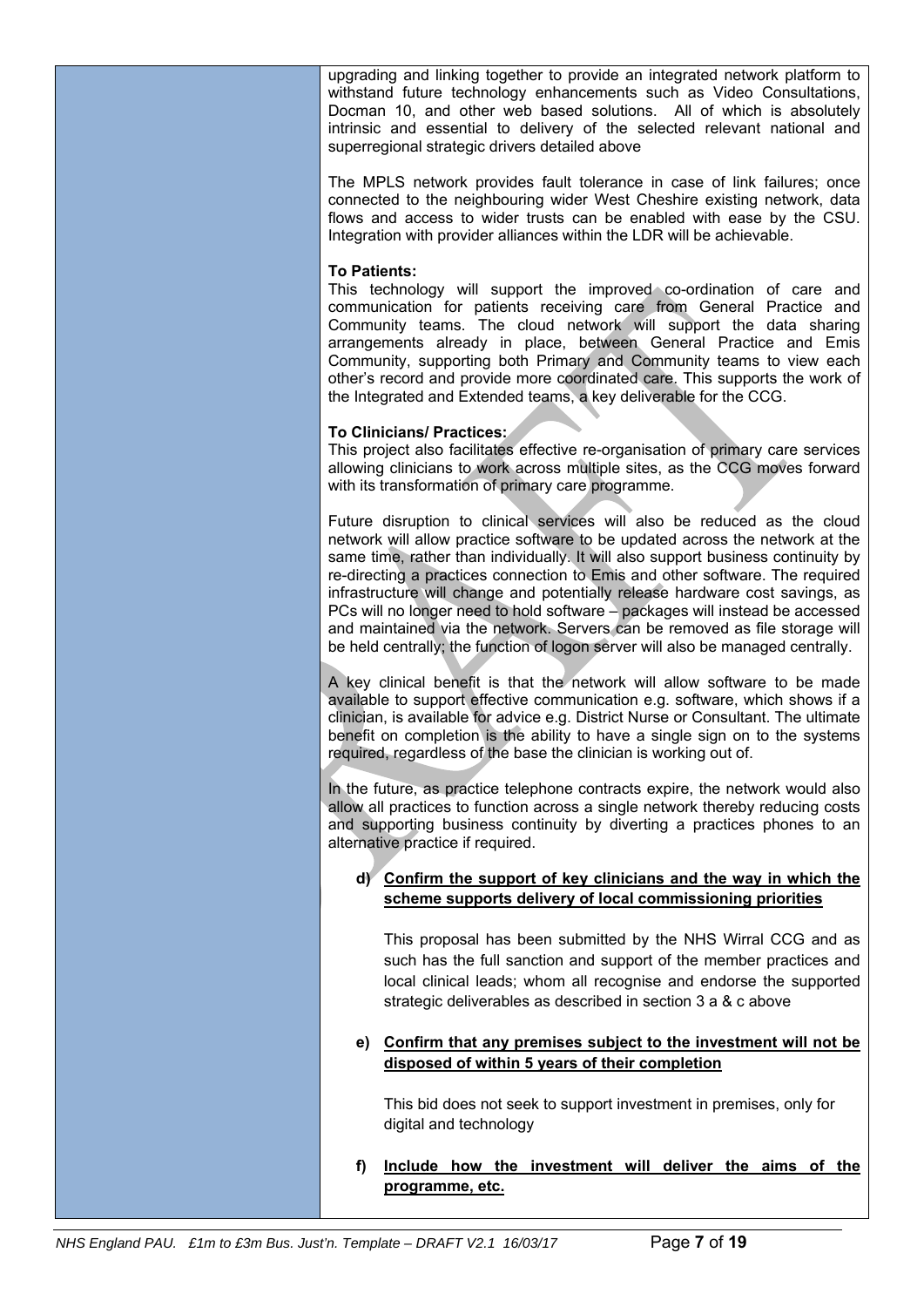### **4. Economic Case**

### **Options development**

**a)** Confirm the options considered to achieve the scheme's objectives and provide a summary of the options appraisal process that has resulted in the selection of the preferred option. It is important that a range of viable options are considered during the appraisal process If the options were/are limited in number, please provide clear supporting rationale.

**b)** Confirm the scheme benefits – including financial (cash releasing and non-cash releasing) and non-financial (quantifiable and non-quantifiable) and how the scheme delivers value for money. Appraisal of options on the basis of the extent to which they deliver nonfinancial benefits can be carried out and presented using a nonfinancial benefits analysis employing weighted benefits criteria and a scoring system to derive nonfinancial benefits points. **c)** Provide

supporting economic appraisal to demonstrate the "Healthy Wirral" is the economy transformation programme that will lead to an accountable care system on Wirral. Primary Care needs to be fully digitally –enabled in order to fulfil its aspirations for delivery of integrated services, at scale, within that system. The accountable care system will operate across an economy organisational make-up consisting of 1 whole economy; 4 parliamentary constituencies; and 9 GP cluster networks (serving registered populations of c35,000).

The following options were considered as part of the development stage:

# Option 1

The first option considered was to adopt a phased approach starting at the GP cluster level for the MPLS functions and building incrementally across the **9 networks.** 

This option was discounted as MPLS networks have been successfully established in other areas including across other Cheshire CCGs so there is no need to run a proof of concept or feasibility lead approach. This option would also introduce inequalities in provision across the Wirral health economy.

#### Option 2

The second option considered was to select one of the **4 parliamentary constituencies** and rollout MPLS functionality across the practices geographically located within that constituency. However, this was discounted due to the absence of absolute geographical boundaries that cleanly fitted into both the parliamentary constituency boundary and the registered patient population place of residency for the general practices located in that constituency.

#### Option 3

The third option considered was to secure an-economy-wide MPLS from the start; enabling all Wirral practices to benefit from the digital developments stated in section 1 so as to more rapidly progress the transformative requirements for primary care delivered at scale.

Under their LPF contract with MLCSU for IT provision, four of the other Cheshire CCGs have implemented an MPLS network working in partnership with the CSU. This option intends to work with MLCSU as the LPF provider for IT to benefit from there experience and drive best value for money.

#### Option 4

The fourth option is as per Option 3, but to work with an external provider to implement the local IT elements.

Whilst there are numerous organisations that could fulfil this requirement, it has been discounted as they would lack local knowledge and experience of the IT infrastructure that exists within the CSU. Following implementation MLCSU would need to support the solution and these 3rd parties would cease to have any direct involvement. Furthermore, intial understanding of resource costs also indicate that day rates, which would attract VAT if using a supplier outside the NHS, could be almost double.

Consideration of potential suppliers for this project included;

- Wirral University Teaching Hospitals FT (also a Global Digital Exemplar)
	- 3<sup>rd</sup> party provider (e.g. EGTON)
- Midlands and Lancashire CSU

Wirral University Teaching Hospitals FT: query on capacity to deliver when the Trust is a GDE and focused upon those outcomes; query degree of working relationship with Wirral primary care; rates comparable with other suppliers.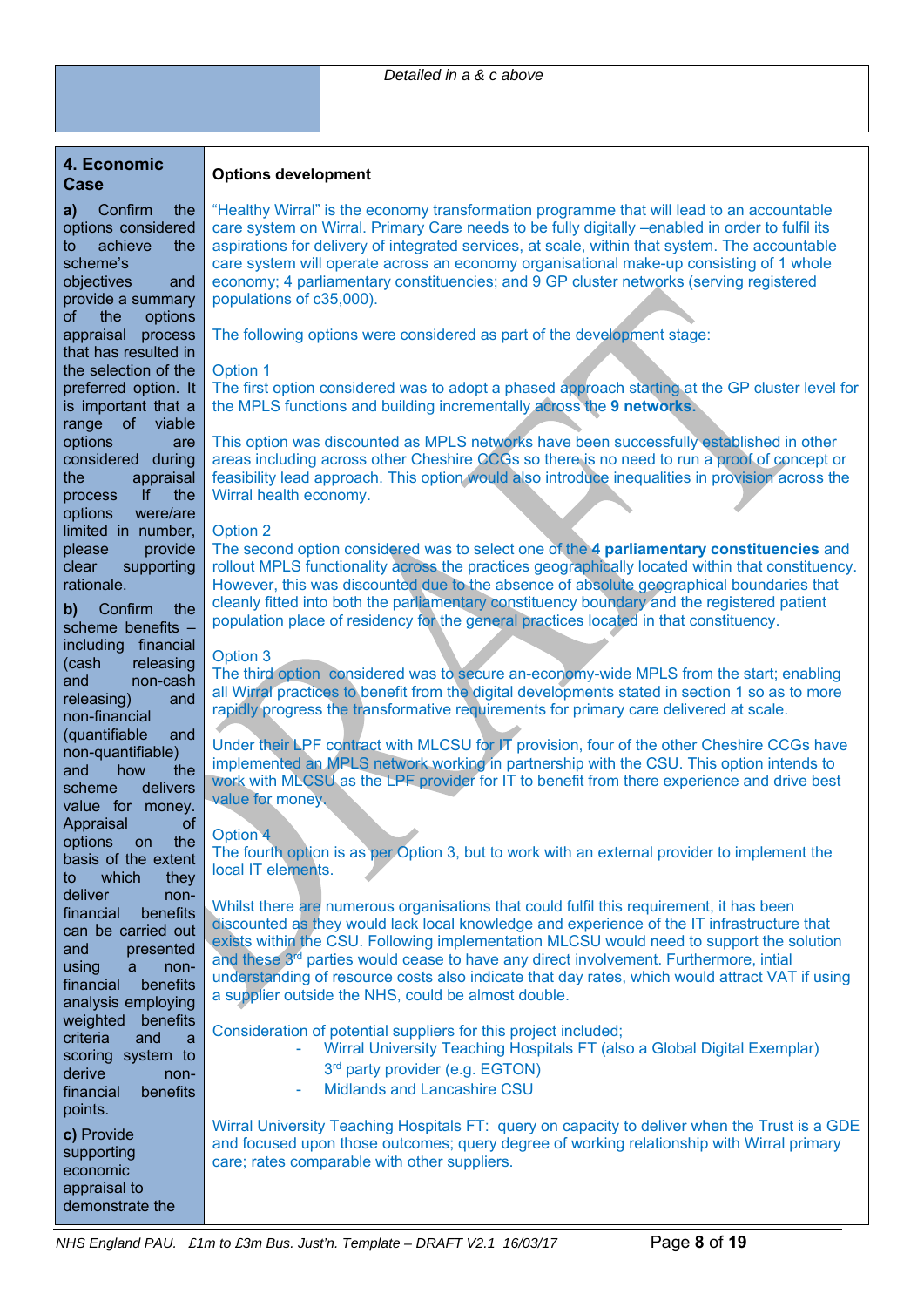value for money of the preferred option using a recognised methodology such as the Generic Economic Model (GEM) as appropriate.

#### **Note.**

To allow reviewers to see and analyse the underpinning information, please attach supporting workings in executable tables (Excel, etc. and NOT pdf or images).

3<sup>rd</sup> party provider (e.g EGTON): engineer rates are c£575, plus VAT, per day (which exceeds the CSU rates); good established working relationship with Wirral primary care via other services/hardware provided;

Midlands and Lancashire CSU: rates comparable with other providers; offers a strong continuity of service element by virtue of being the current LPF supplier; key knowledge and intelligence on the Wirral primary care digital infrastructure to-date

To expedite this scheme at the pace required, based upon a strong knowledge of the existing Wirral primary care digital infrastructure, the preferred option for supply is with Midlands and Lancashire CSU – please see table below;

| Option | Costs | <b>Benefits</b> | Value for        | Timeliness Total |             |
|--------|-------|-----------------|------------------|------------------|-------------|
|        |       |                 | Money            |                  | $(vfm +$    |
|        |       |                 | (cost x benefit) |                  | timeliness) |
|        |       |                 |                  |                  |             |
|        |       |                 |                  |                  | IJ          |
|        |       |                 |                  |                  |             |
|        |       |                 |                  |                  |             |

Costs - 5 to 1 (1 being most expensive) - Benefits 1 -5 (5 being the most beneficial)

**4a)** A do nothing approach is not a viable option in order for this health system to achieve the strategic deliverables as defined in section 3 of this bid and those expected outputs as detailed further below in this section 4.

The D&T solution put forward is one that meets with prescribed national and regional strategies (see section 3); there are no 'hybrid' options to deliver pan system interoperability that this bid requests funding to support as the bid sponsors are limited in:

- Our principal D&T services supplier to be used (ie this must be the local CSU/HIS in situ)
- In some cases the 3<sup>rd</sup> party system suppliers are already secured by said CSU/HIS or available as limited choice via GPSoC
- In many D&T schemes, this one included, the options are limited to do nothing or to pursue the one solution possible with the one supplier we have in situ (the CSU/HIS); as to progress a hybrid or halfway digitisation would be impractical, inequitable and unsafe (eg we can deploy across only part of primary care, advantaging some and disadvantaging others)

The variety and definition of scheme solution options, as would be the case for a premises capital scheme, does not present as readily for this D&T project for the above reasons and those expanded upon below in 4c)

# **4b) Scheme Benefits**

Please note that all tables for FBC use currently in circulation from the PAU that may in some part map benefits as a weighted scored appraisal are **premises scheme centric**. Specifically all reference at least in part matters such as 'build' schemes, 'quantity surveyor' costs, 'refurb/extension', 'consultant and design fees' etc in some degree. Therefore none appear to be digital in nature for any practical use in the £1m-£3m template.

However bid authors and sponsors entirely accept that we must look to articulate the scheme benefits and outputs adequately and every endeavour has be made below in this section 4 and in prior section 3a) & c) to address this.

Establishing the MPLS network across the whole Wirral primary care economy would lay the foundations to enable different technologies to be layered over the top and also for new models of care to be implemented driving economies and benefits across the health economy.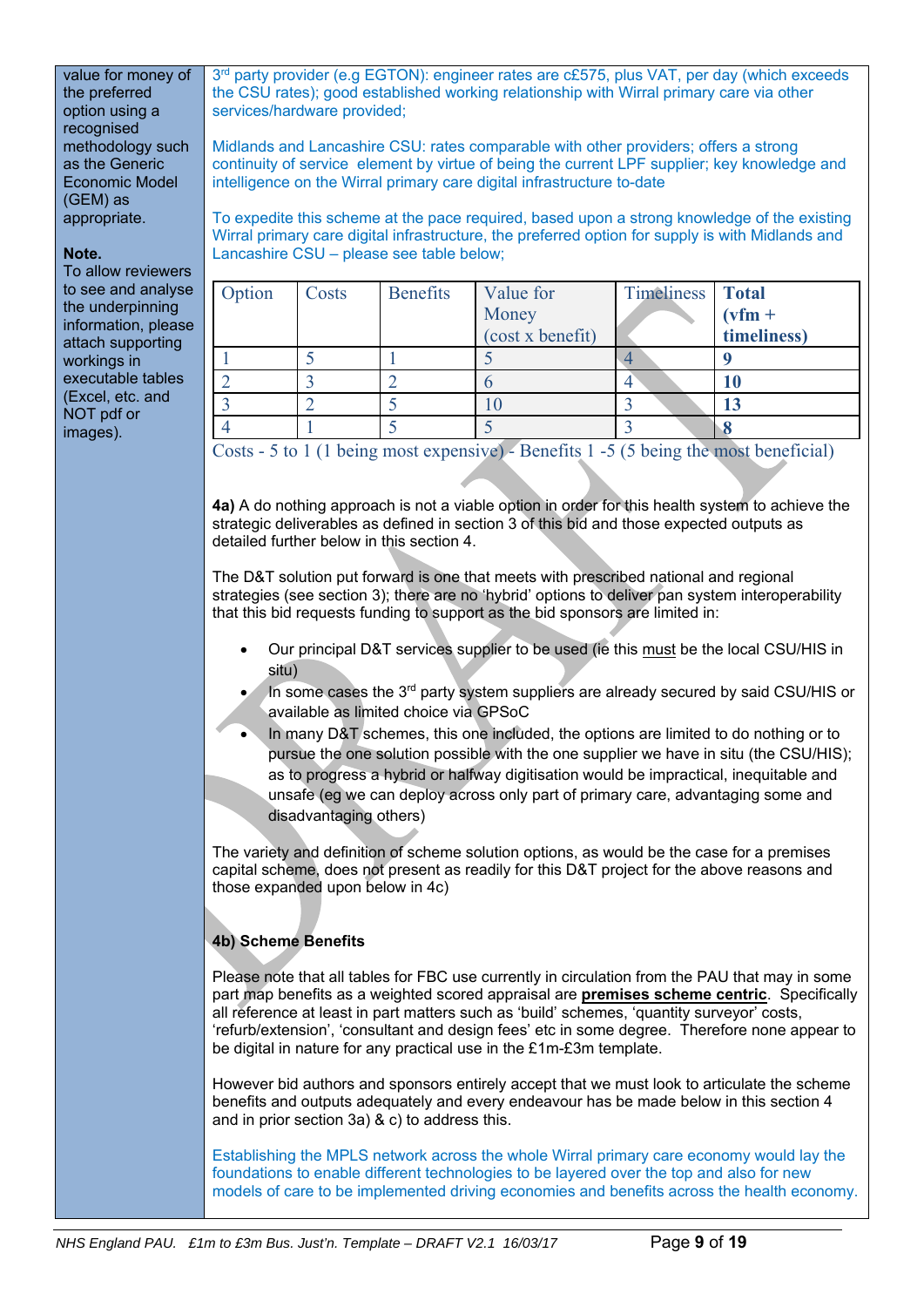### **Cash releasing**

There will be non-quantifiable cash releasing benefits given this key infrastructural step change in digital capability will undoubtedly over time reduce burden on acute settings, increasing the capacity and capability of Primary Care to deliver more in terms of access, clinical capacity, workforce retention and recruitment.

There is already a group of 5 practices under the direction of the same senior GP partner, that has created an operational hub for all patient appointments-booking via a call centre held within one of the 5 practices. This has been based on existing telephony systems but the current infrastructure constraints prevent transferability to other clusters of practices with every general practice currently having individual contracting arrangements for services such as telephones/WIFI connectivity. The new MPLS network will allow this model to be replicated and extended across Wirral.

Learning from the existing example of a central hub for telephone appointment booking when applied to **the whole Wirral primary care economy**, suggests potential efficiencies to the overall health system of;

> - 1.2wte administrative/clerical staff resource per 10,000 registered patients released to undertake other primary care responsibilities e.g. health promotion/care navigation/customer services – for Wirral primary care this would equate to c40wte administrative/clerical staff resources available for redeployment to supporting delivery of primary care services at scale

Increased access targets for patients to primary care appointments equates to an additional 45 minutes consultation capacity per 1000 patients per week – **for Wirral this is over 15,000 minutes per week of additional capacity** – enabling MPLS at the Wirral footprint level will better support the overall Wirral primary care system for connectivity demands associated with this increased patient demand.

On the general issue of 'cash releasing' scheme benefits of this or wider digital projects, and following discussion with the local DCO Head of Digital Technology we would direct the reviewer(s) of this proposal for investment to the report by National Advisory Group on Health Information Technology in England, chaired by clinician and digital expert Professor Robert Wachter commissioned by, delivered to and accepted by the DH.

*Making IT Work – Harnessing the Power of Health Information Technology to Improve Care in England. ("the Wachter review")*

https://www.gov.uk/government/publications/using-information-technology-to-improve-the-nhs

specifically the following principal 3:

### **"***3. 'Return on investment' from digitisation is not just financial*

*While it is natural to seek a short-term financial return on investment (ROI) from health IT,*  experience has shown that the short-term ROI is more likely to come in the form of *improvements in safety and quality than in raw financial terms. In fact, cost savings may take 10 years or more to emerge (the so-called 'productivity paradox' of IT), since the keys to these gains are improvements in the technology, reconfiguration of the workforce, local adaptation to digital technologies, and a reimagining of the work*".

Which in turns links to recommendations 5 & 9 of the same report:

*"5. Interoperability should be built in from the start"* 

"*9. Ensure interoperability as a core characteristic of the NHS digital ecosystem – to promote clinical care, innovation, and research"* 

We highlight this firstly in order to ensure that whilst every effort is made to provide full (and where possible quantitative) benefits to this scheme, the measurement of this for digtial programmes is sometimes very challenging to determine as detailed in the Wachter review and accepted by the SoS and DH.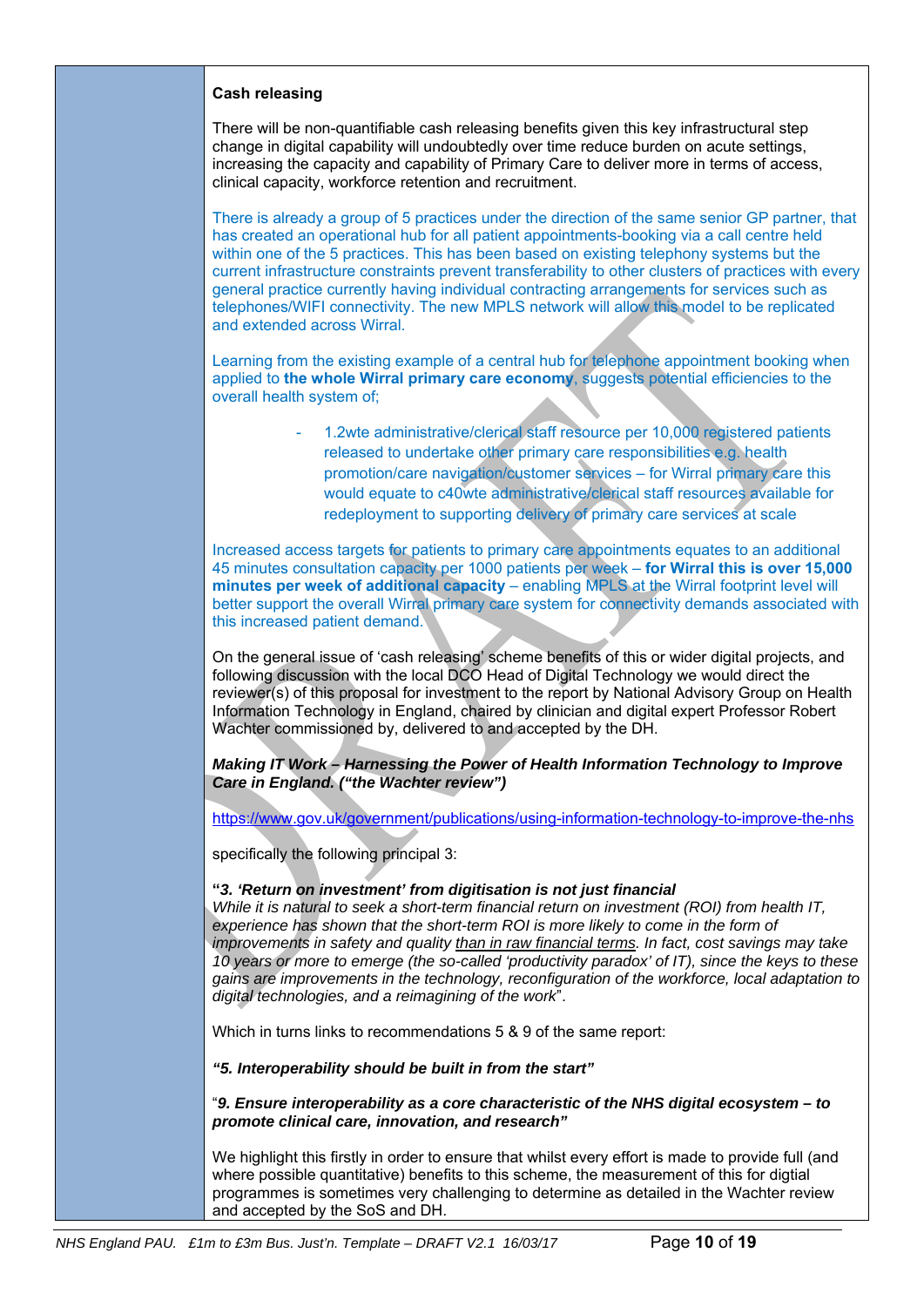Secondly, and in light of this we have very much endeavoured to place at the forefront the access, quality and safety benefits of this project.

Finally it should be noted that this particular project will be the foundation stone (overdue for the health system bidding) of **interoperability capability and readiness**- from which all future enhancements and investment in the digitsation of primary care will build upon. Indeed several other 2017/18 ETTF bids that will be submitted alongside this proposal are entirely dependent of having this 'foundation level' project approved- the keystone is achievement and delivery of a baseline shared digital infrastructure (the domain and shared network) and further transformative schemes will be able to build upon this such as records storages, remote and ahgile working for clinicians and further interopoerbility with acute and tertiary care settings beyond primary care.

# **Non-cash releasing**

With the global trend towards cloud based systems more and more suppliers are moving to software as a service models such as PCTi with their latest Docman offerings and EMIS with their hosted Web solution. This trend places a greater reliance on internet connectivity and capacity over those links. The MPLS network will enable future service development expansion through the increased use of technology

Practice clinical systems performance will be improved through the modernisation and increased capacity of links.

Reliability of connectivity will be improved with MPLS technologies allowing data to be directed in the most effective way rather than being bound to a single route.

# **Qualitative**

Improved access for NHS professionals to access appropriate systems across the Wirral economy supporting their clinical delivery to patients

Enables the opportunity to broaden connectivity and access to central resources with wider Cheshire localities

Supports Healthy Wirral programme for delivery of integrated services from an integrated accountable care system - 1 economy; 4 constituencies; 9 GP clusters.

Improves commissioning capability for CCG with any other providers on single domain supported by this solution

**Measurement: Quality:**  Increased speed of up-link connection

Improved disaster recovery

**Access:**  Multiple connections to broadband

Single point of failure removal

Improved user experience e.g. voice traffic

**Capacity:**  Reduced link contention

Reduced network congestion

### **Post-Project evaluation**: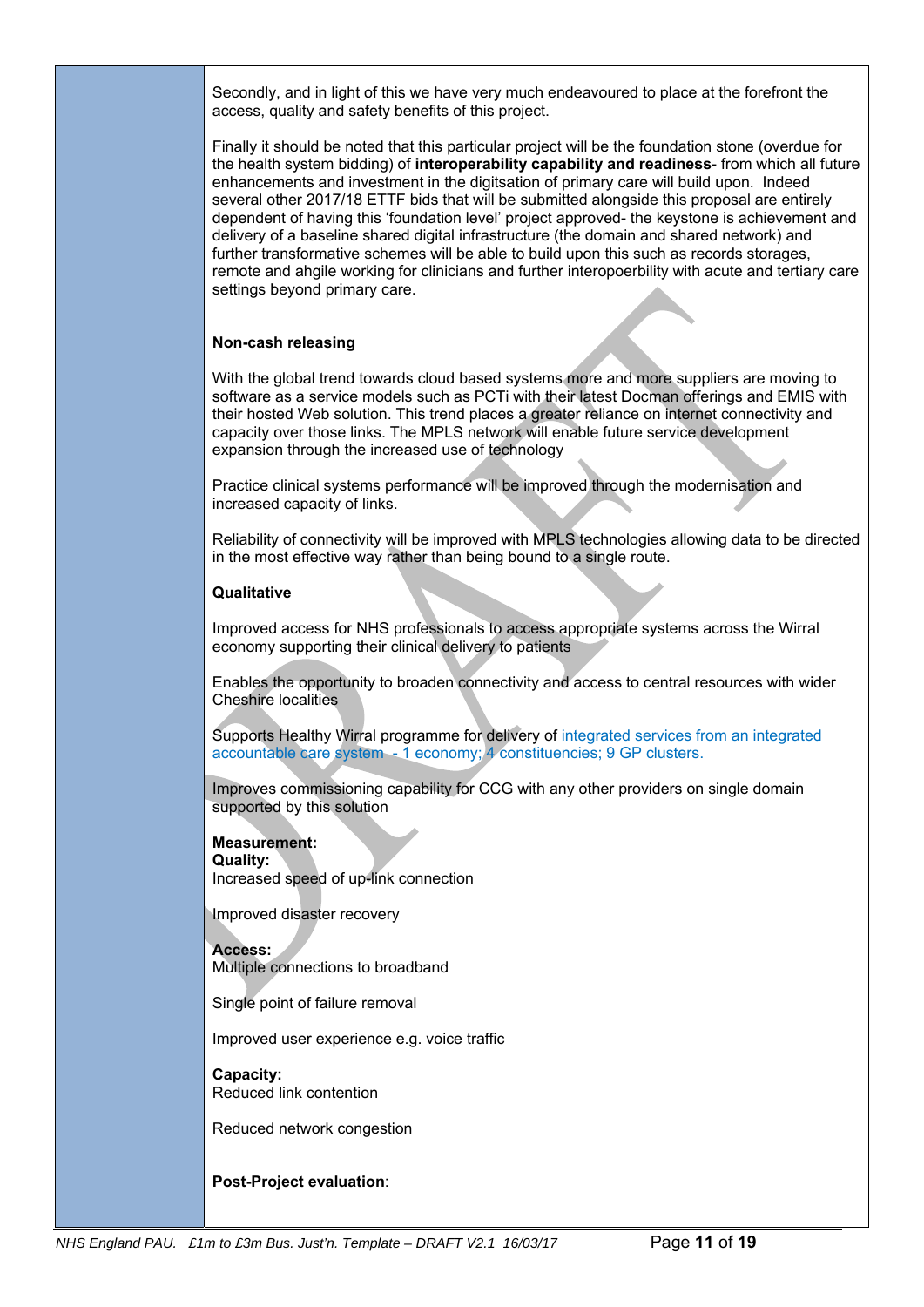|                                                                                   | CCG Primary Medical Co-Commissioning Committee (PMCCC) will receive regular updates<br>via the CCG Primary Care Operations Group (PCOG) and provide progress reports to CCG<br>Governing Body                                                                                                                                                                                                                                                                                                                                                                                                                                         |                                               |                                               |                                                 |                                            |                   |  |  |  |
|-----------------------------------------------------------------------------------|---------------------------------------------------------------------------------------------------------------------------------------------------------------------------------------------------------------------------------------------------------------------------------------------------------------------------------------------------------------------------------------------------------------------------------------------------------------------------------------------------------------------------------------------------------------------------------------------------------------------------------------|-----------------------------------------------|-----------------------------------------------|-------------------------------------------------|--------------------------------------------|-------------------|--|--|--|
|                                                                                   | PCOG already includes formal updates from CSU on digital work programme for primary care                                                                                                                                                                                                                                                                                                                                                                                                                                                                                                                                              |                                               |                                               |                                                 |                                            |                   |  |  |  |
|                                                                                   | Updates provided to PMCCC will include NHS England Head of Digital Technology/Capital<br>Programme Lead on circulation                                                                                                                                                                                                                                                                                                                                                                                                                                                                                                                |                                               |                                               |                                                 |                                            |                   |  |  |  |
|                                                                                   | NHS England Primary Care Leads meetings will receive summary updates on project<br>implementation from CCG representative                                                                                                                                                                                                                                                                                                                                                                                                                                                                                                             |                                               |                                               |                                                 |                                            |                   |  |  |  |
|                                                                                   | CCG GP Members Council monthly meetings will be used for capturing feedback from<br>practices on digital solution effectiveness                                                                                                                                                                                                                                                                                                                                                                                                                                                                                                       |                                               |                                               |                                                 |                                            |                   |  |  |  |
|                                                                                   |                                                                                                                                                                                                                                                                                                                                                                                                                                                                                                                                                                                                                                       |                                               |                                               |                                                 |                                            |                   |  |  |  |
|                                                                                   | 4c) We have discussed with the C&M DCO Head of Digital Technology and Capital<br>Programmes Leads, the applicability of completing the 'small GEM' for this project. It would<br>appear that this modeller is very premises centric, and would also rely on a NFBS assessment<br>outputs also that again is premises focused.                                                                                                                                                                                                                                                                                                         |                                               |                                               |                                                 |                                            |                   |  |  |  |
|                                                                                   | Furthermore it should be noted that unlike locally developed premises schemes, whereby a<br>full market test of service supplier (ie the building developer/contractor) can and indeed must<br>be undertaken; when local NHS sponsors of this D&T project are relaying the partners/service<br>providers whom will be supporting the coordination and many aspects of manifest delivery of<br>the scheme which this bid supports, we are restricted in whom this supplier is. We are bound<br>to utilise our local CSU and HIS provider services partners whom have contracted<br>arrangements locally for strategic IMT/D&T support. |                                               |                                               |                                                 |                                            |                   |  |  |  |
|                                                                                   | These providers are either CSUs on the LPF or in some cases HIS (Health Informatic<br>Services) hosted by local NHS Trusts. Therefore the bid sponsors cannot simply go to the<br>wider market to secure alternate providers of the services support for this scheme and others<br>D&T in nature. These constitute in many cases a good deal of the non capital (revenue)<br>requested costs of this particular schemes and others for the first year costs of deployment<br>and roll out of the projects in question.                                                                                                                |                                               |                                               |                                                 |                                            |                   |  |  |  |
|                                                                                   | In mitigation of this, and in order to supply the reviewer with robust and accurate detail, full<br>scheme costs of this project is presented at section 5 and that where in limited terms full<br>market testing/proicurement is to be undertaken on the CCGs behalf by the CSU/HIS<br>suppliers we are bound to utilise (eg for hardware elements, or where this is some choice of<br>software solutions) that this is well detailed and process evidenced in section 6.                                                                                                                                                            |                                               |                                               |                                                 |                                            |                   |  |  |  |
| 5. Financial                                                                      | In this section the schemes author will detail BOTH the Capital costs and the non-recurrent<br>Revenue Costs for this scheme in 2017/18. Both funding elements are requested via the                                                                                                                                                                                                                                                                                                                                                                                                                                                  |                                               |                                               |                                                 |                                            |                   |  |  |  |
| case<br>a) Confirm the                                                            | ETTF which is permissible under the ETTF investment regime.                                                                                                                                                                                                                                                                                                                                                                                                                                                                                                                                                                           |                                               |                                               |                                                 |                                            |                   |  |  |  |
| capital costs of the<br>scheme and<br>anticipated dates<br>of capital             | Whilst these different elements are requested distinctly in the Type 5 and 6 PID documents,<br>this £1m-£3m template does not appear to adequately capture mixed cap& rev projest so this<br>section 5 has been used to present all figures for these purposes.                                                                                                                                                                                                                                                                                                                                                                       |                                               |                                               |                                                 |                                            |                   |  |  |  |
| deployment (and<br>any associated                                                 |                                                                                                                                                                                                                                                                                                                                                                                                                                                                                                                                                                                                                                       |                                               |                                               |                                                 |                                            |                   |  |  |  |
| disposals) split<br>across financial                                              | 5a) Capital Summary                                                                                                                                                                                                                                                                                                                                                                                                                                                                                                                                                                                                                   |                                               |                                               |                                                 |                                            |                   |  |  |  |
| years (as<br>required).                                                           | Add extra rows if required.                                                                                                                                                                                                                                                                                                                                                                                                                                                                                                                                                                                                           |                                               |                                               |                                                 |                                            |                   |  |  |  |
| b) If a lease is                                                                  | Table 1. Total Capital requirement inc. VAT for current and future years                                                                                                                                                                                                                                                                                                                                                                                                                                                                                                                                                              | £                                             | £                                             |                                                 |                                            |                   |  |  |  |
| proposed, confirm<br>the whole life cost<br>of the lease (see<br>note 6 on the BC | <b>Summary</b><br><b>Description</b>                                                                                                                                                                                                                                                                                                                                                                                                                                                                                                                                                                                                  | <b>Current</b><br>year<br>(year 1)<br>2017/18 | <b>Second</b><br>year<br>(year 2)<br>$20$ [/] | £<br><b>PID total</b><br><b>Years 1 &amp; 2</b> | £<br>$20$ [/]<br><b>Indicative</b><br>only | £<br><b>Total</b> |  |  |  |
| Selector<br>Introduction tab for                                                  | Hardware                                                                                                                                                                                                                                                                                                                                                                                                                                                                                                                                                                                                                              | £286,200                                      |                                               | £286,200                                        |                                            | £286,200          |  |  |  |
| more information).                                                                | <b>Total in</b><br>Programme                                                                                                                                                                                                                                                                                                                                                                                                                                                                                                                                                                                                          | £286,200                                      |                                               | £286,200                                        | £0                                         | £286,200          |  |  |  |

*NHS England PAU. £1m to £3m Bus. Just'n. Template – DRAFT V2.1 16/03/17* Page **12** of **19**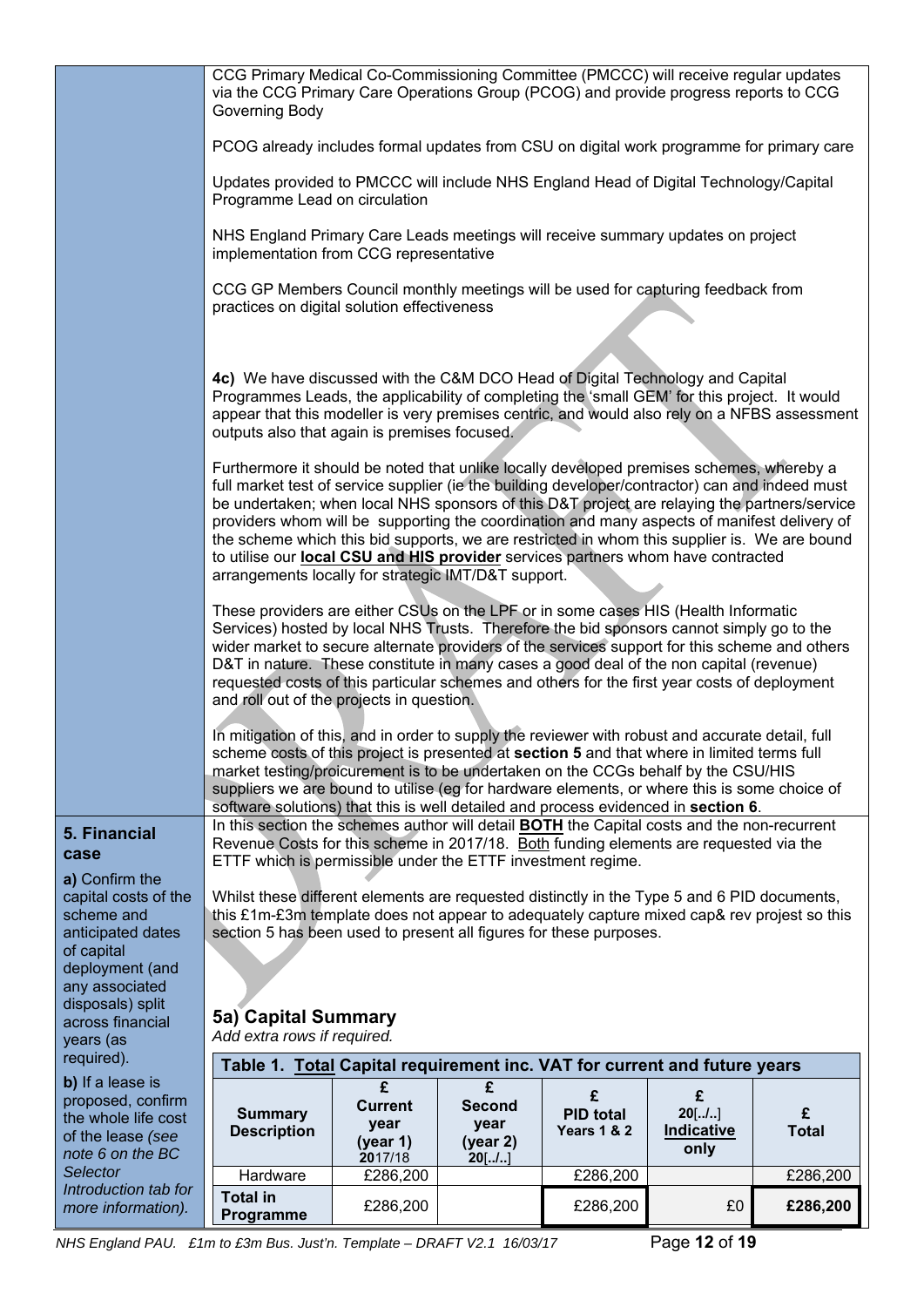# **c)** Confirm the recurrent revenue

costs of the scheme. Where these are anything other than revenue neutral or revenue saving, confirm the availability and source of additional revenue.

**d)** Confirm and demonstrate that the recurrent revenue cost of the scheme is affordable.

**e)** Confirm and where necessary explain any nonrecurrent (e.g. transitional costs) of the scheme.

**f)** Confirm the availability and source of nonrecurrent funds to meet these costs.

**g)** Provide supporting income and expenditure analysis that sets out clearly the recurrent and nonrecurrent costs of the scheme, the sources of funds to meet these costs, which must demonstrates clearly that the scheme is affordable.

**h)** Clarify where the assets will reside in terms of ownership.

**j)** Provide evidence of the proposed efficiency measures and projected outcomes and how they align with service improvements.

# **Capital breakdown by individual year**

*The costs for each main item/class of item, as well as the project management costs, should be separately identified. Add extra rows if required.* 

| Table 2. Capital requirement current year (year 1) 2017/18£ |                                       |        |          |         |                           |  |  |  |  |
|-------------------------------------------------------------|---------------------------------------|--------|----------|---------|---------------------------|--|--|--|--|
| Item/Type                                                   | Unit cost<br>Quantity<br><b>Total</b> |        |          |         | <b>Total</b><br>(inc Vat) |  |  |  |  |
| CISCO Switch                                                | 53                                    | £3,500 | £185,500 | £37,100 | £222,600                  |  |  |  |  |
| Comms<br>Cabinet<br>Replacements                            | 53                                    | £1,000 | £53,000  | £10,600 | £63,600                   |  |  |  |  |
| <b>Total in</b><br>programme                                |                                       |        | £238,500 | £47,700 | £286,200                  |  |  |  |  |

# **Capital depreciation costs will be met by NHSE as follows**

|       | 2017/18 Current<br>financial year |        | 2018/19 2019/20 2020/21 2021/22 |        |        | <b>Total</b> |
|-------|-----------------------------------|--------|---------------------------------|--------|--------|--------------|
| Total | 57.240                            | 57.240 | 57.240                          | 57.240 | 57.240 | 286,200      |

# **5a continued) Revenue Summary**

|                                                                      | Table 4. Revenue requirement current year (year 1) 2017/18£ |           |            |          |                    |  |  |  |  |  |
|----------------------------------------------------------------------|-------------------------------------------------------------|-----------|------------|----------|--------------------|--|--|--|--|--|
| Item/Type                                                            | Quantity                                                    | Unit cost | Total      | Vat      | Total<br>(inc Vat) |  |  |  |  |  |
| <b>Supplier Data</b><br>Line Install                                 | 53<br>(practices)                                           | £18,717   | £992,001   | £198,400 | £1,190,401         |  |  |  |  |  |
| <b>CSU Project</b><br>Manager<br>Payband $7@$<br><b>LPF Day Rate</b> | 240                                                         | 586.63    | £140,791   |          | £140,791           |  |  |  |  |  |
| CSU<br>Technician<br>Payband 6 $@$<br>LPF Day Rate                   | 424                                                         | 315.88    | £133,933   |          | £133,933           |  |  |  |  |  |
| CSU OOH<br>working<br>Payband 6 $@$<br>LPF Rate                      | 212                                                         | 95        | £20,140    |          | £20,140            |  |  |  |  |  |
| Total in<br>programme                                                |                                                             |           | £1,286,865 | £198,400 | £1,485,265         |  |  |  |  |  |

# **The revenue costs above in table 4 are requested of NHS England via the ETTF as a non-recurrent investment sum for 2017/18**

The revenue costs above have been reviewed with the C&M Head of Digital Technology (David Scannell) and the proposed sessional/daily rates (as applicable) for staffing resource are those as defined in the LPF for CSU support for such digital project(s) implementation and roll out.

For information purposes only, wider ongoing revenue costs are detailed below in table 5 but these are ti be met in full by the bidding CCG and do not form part of this FBC/ETTF funding request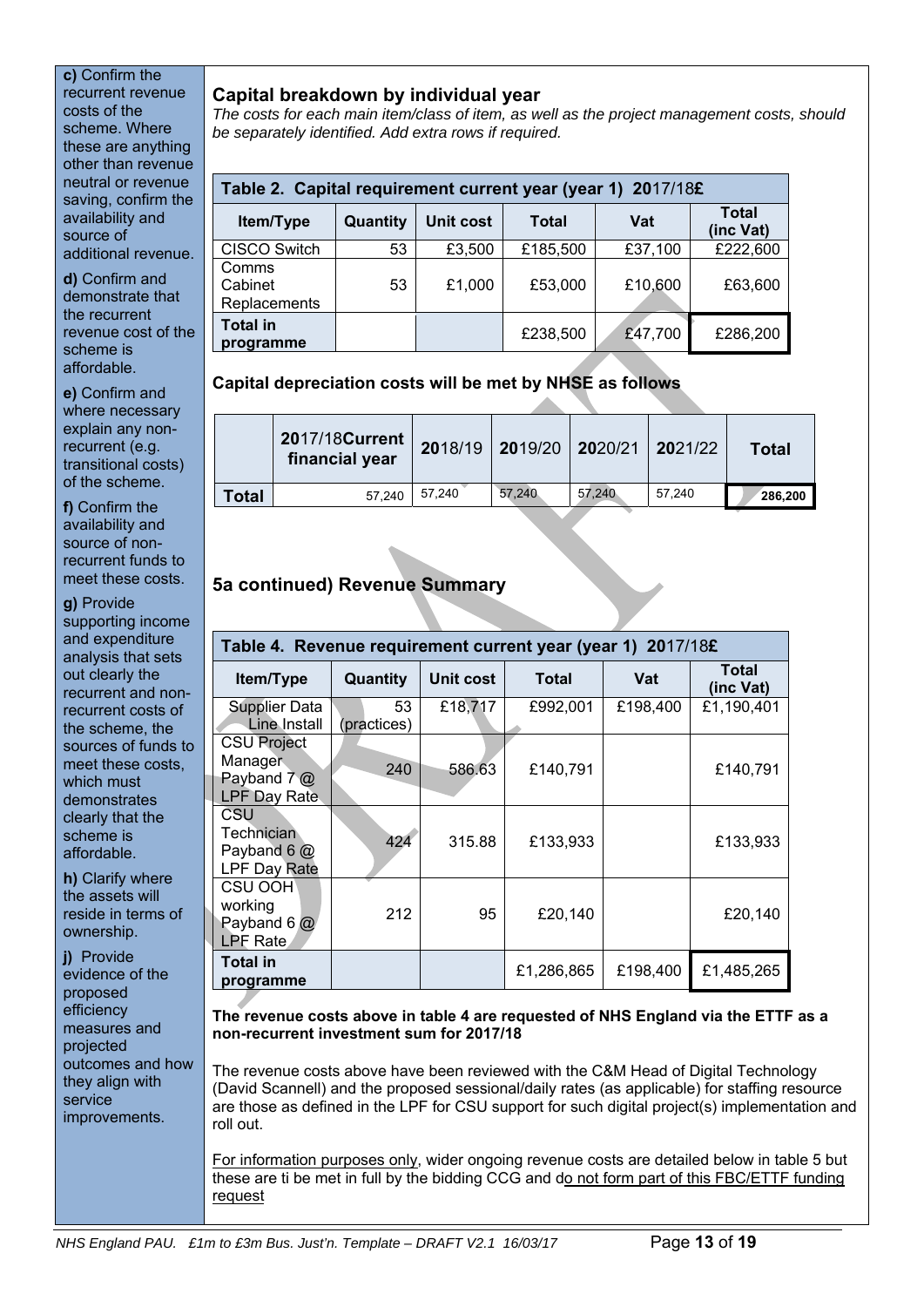|                                                                                                                                                    | Table 5. Net revenue impact (by financial year) Note-All costs in this table 5 will be<br>met by NHS Wirral CCG and are presented for information only                                                                                                                                                                                                                                                                                                                                                                                                         |                                                                                                                                         |          |          |          |          |          |          |            |
|----------------------------------------------------------------------------------------------------------------------------------------------------|----------------------------------------------------------------------------------------------------------------------------------------------------------------------------------------------------------------------------------------------------------------------------------------------------------------------------------------------------------------------------------------------------------------------------------------------------------------------------------------------------------------------------------------------------------------|-----------------------------------------------------------------------------------------------------------------------------------------|----------|----------|----------|----------|----------|----------|------------|
|                                                                                                                                                    |                                                                                                                                                                                                                                                                                                                                                                                                                                                                                                                                                                | 2017/18.]<br><b>Current</b><br>financial<br>year                                                                                        | 20[18/19 | 2019/20  | 2020/21  | 2021/22  | 2022/23  | $20$ [/] | Total      |
|                                                                                                                                                    | Costs £<br>Monthly<br>line<br>rentals for<br>53 sites<br>payable<br>as each<br>goes live<br><b>SO</b><br>increasing<br>over<br>2018/19<br>to full 53<br>in.<br>2019/20                                                                                                                                                                                                                                                                                                                                                                                         | 0                                                                                                                                       | £207,000 | £548,550 | £548,550 | £548,550 | £548,550 |          |            |
|                                                                                                                                                    | Savings £<br><b>Net</b><br>revenue<br>impact $\boldsymbol{\epsilon}$                                                                                                                                                                                                                                                                                                                                                                                                                                                                                           | 0                                                                                                                                       | £207,000 | £548,550 | £548,550 | £548,550 | £548,550 |          | £2,401,200 |
|                                                                                                                                                    | <b>Final Summary:</b><br>Total revenue request via the ETTF to support the reasonable implementation, roll out and<br>training connected to the scheme is £1,485,265. This is in addition to the capital requested of<br>£286,200 detailed. This gives a total ETTF investment cap + rev request of £1,771,465 in<br>2017/18 FY                                                                                                                                                                                                                                |                                                                                                                                         |          |          |          |          |          |          |            |
| 6.<br><b>COMMERCIAL</b><br><b>CASE</b><br>For new build<br>and<br>refurbishment<br>projects:                                                       | Note: This section responses have been adapted as best possible to capture core<br>commercial and procurement infoamtion for this Digital scheme. This is not a new<br>build or refurbishement projects<br>6a)<br><b>Market Assessment</b>                                                                                                                                                                                                                                                                                                                     | Initial supplier engagement to understand technical offers through invite to<br>presentation of available technologies for MPLS network |          |          |          |          |          |          |            |
| a) Confirm the<br>commercial<br>arrangements for<br>delivery of the<br>proposed capital<br>investment, e.g.<br>procurement<br>approach and         | <b>Procuring Organisation</b><br><b>NHS Wirral CCG</b><br><b>Procurement Lead</b><br>Procurement Manager - Tracey Yates Head of IT Procurement and Assets<br>Management at MLCSU IT                                                                                                                                                                                                                                                                                                                                                                            |                                                                                                                                         |          |          |          |          |          |          |            |
| proposed contract<br>type (if not using<br>NHS Procure 21+<br>or the subsequent<br>P22 framework<br>please explain why<br>not).<br>b) Confirm when | <b>Procurement Route</b><br>The procurement of COIN/MPLS will utilise the HSCN RM3825 framework to enable<br>market assessment and best value for money to be obtained.<br>Procurement will look to add to current Cheshire CV COIN contract in place with four<br>of the Cheshire CCGs<br>Hardware procurement will utilise competition via Framework such as Health Trust<br>٠<br>Europe or the LINK-IT 2 Infrastructure framework. Detailed evaluation criteria will be<br>provided as part of the tender issue and responses will be evaluated against the |                                                                                                                                         |          |          |          |          |          |          |            |
| any necessary full<br>planning consent<br>will be achieved.<br>c) Confirm status<br>of any legal                                                   | Procurement will be led through MLCSU Procurement Team and Tracey Yates Procurement<br>Manager through the framework above.<br><b>Procurement Plan</b>                                                                                                                                                                                                                                                                                                                                                                                                         | agreed criteria                                                                                                                         |          |          |          |          |          |          |            |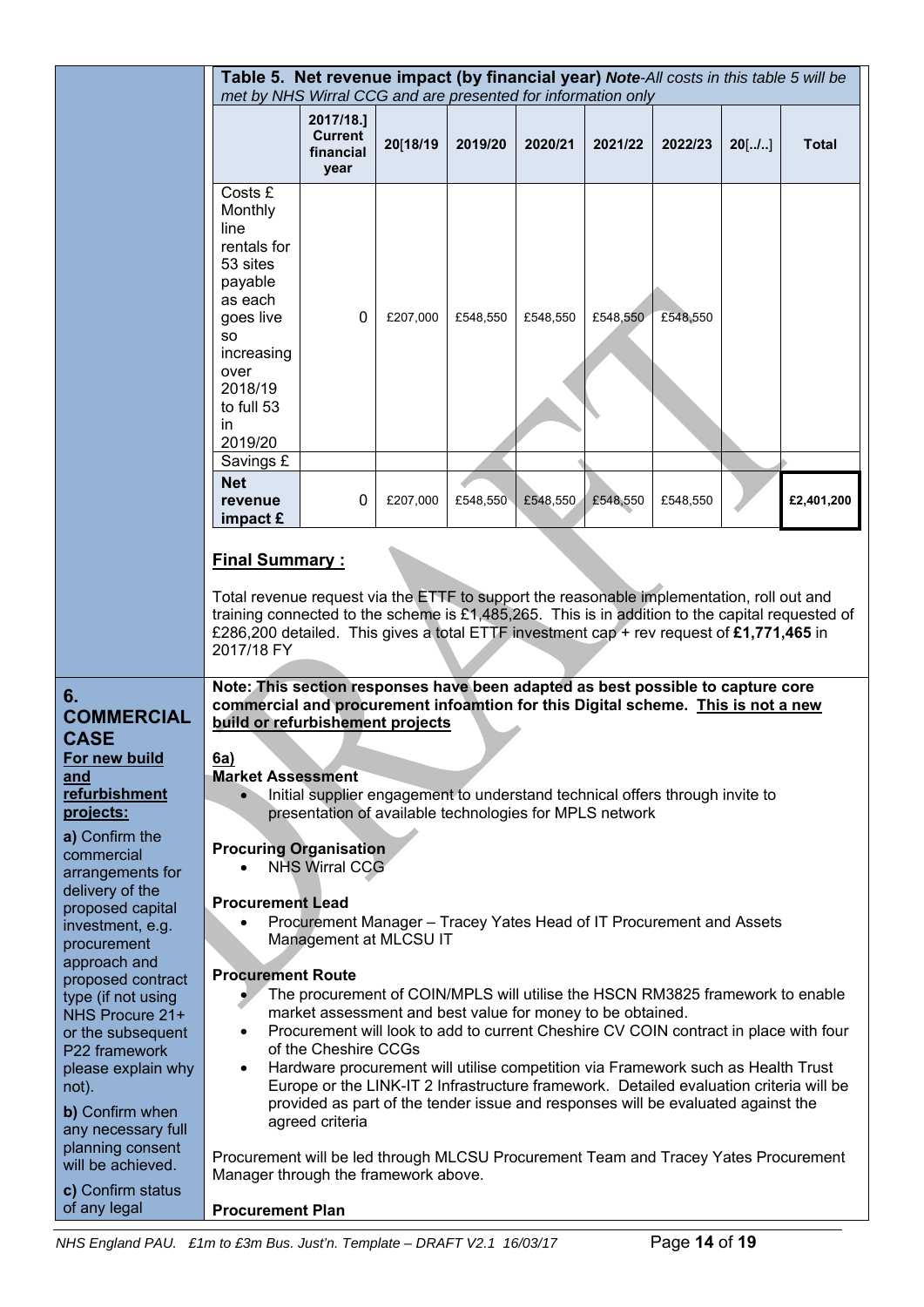documentation or processes required for the scheme to be delivered in full and what (if anything) remains to be agreed, e.g. lease documentation, land ownership (also see g) below, party wall agreements, etc. and if not finalised, how and when the risk will be mitigated.

**d)** Confirm: **i)** compliant with DH guidance (HBN & HTM); **ii)** compliant with eliminating mixed sex accommodation; **iii)** compliant with an approved infection control strategy; **iv)** in alignment with an approved estate strategy, or equivalent; **v)** intention to undertake **BRFFAM** assessment and target relevant outcome (excellent for new build, very good for refurbishment).

**e)** Confirm any contribution to carbon reduction plan (if applicable).

**f)** Where appropriate, attach site plans and design drawings for the preferred option.

**g)** Identify the ownership of the land or premises to be modified, the risk this poses and how the risks are mitigated for the options.

Week 1 issue framework tender documentation completed to include contract timescales, evaluation criteria and procurement timetable

Week 5-6 evaluate tender responses; shortlist and arrange supplier presentations

Week 8-9 Supplier presentations

Week 10 select preferred supplier

Week 10-11 – 10 day stand down period

"Week 12 – contract award

Week 14 – mobilise Project Manager and hold project kick off meeting with supplier and CCG.

# **Commercial Considerations**

- Ability to link to the Cheshire CV COIN currently being implemented with four CCGs in **Cheshire**
- A five year contract award is anticipated.

Project Board wil be put in place to monitor project progress with quarterly Supplier Contract Reviews to be held to monitor performance and financials.

**6b)** Not applicable

**6c)** not applicable but relevant scheme risks are captured at section 'key risks' below

**6d)** not applicable. However all relevant digital and tech standards will be met by the administering CSU and overseen by bidding CCG.

**6e)** not applicable

**6f)** not applicable

**6g)** not applicable however all digtal capitalised assets (to be depreciated) will be owned by NHS England and administered/maintained by the partner CSU on NHS England behalf.

**6h)** not applicable this has been detailed in other sections and not relevant 'equipping ICT'

**6i)** not applicable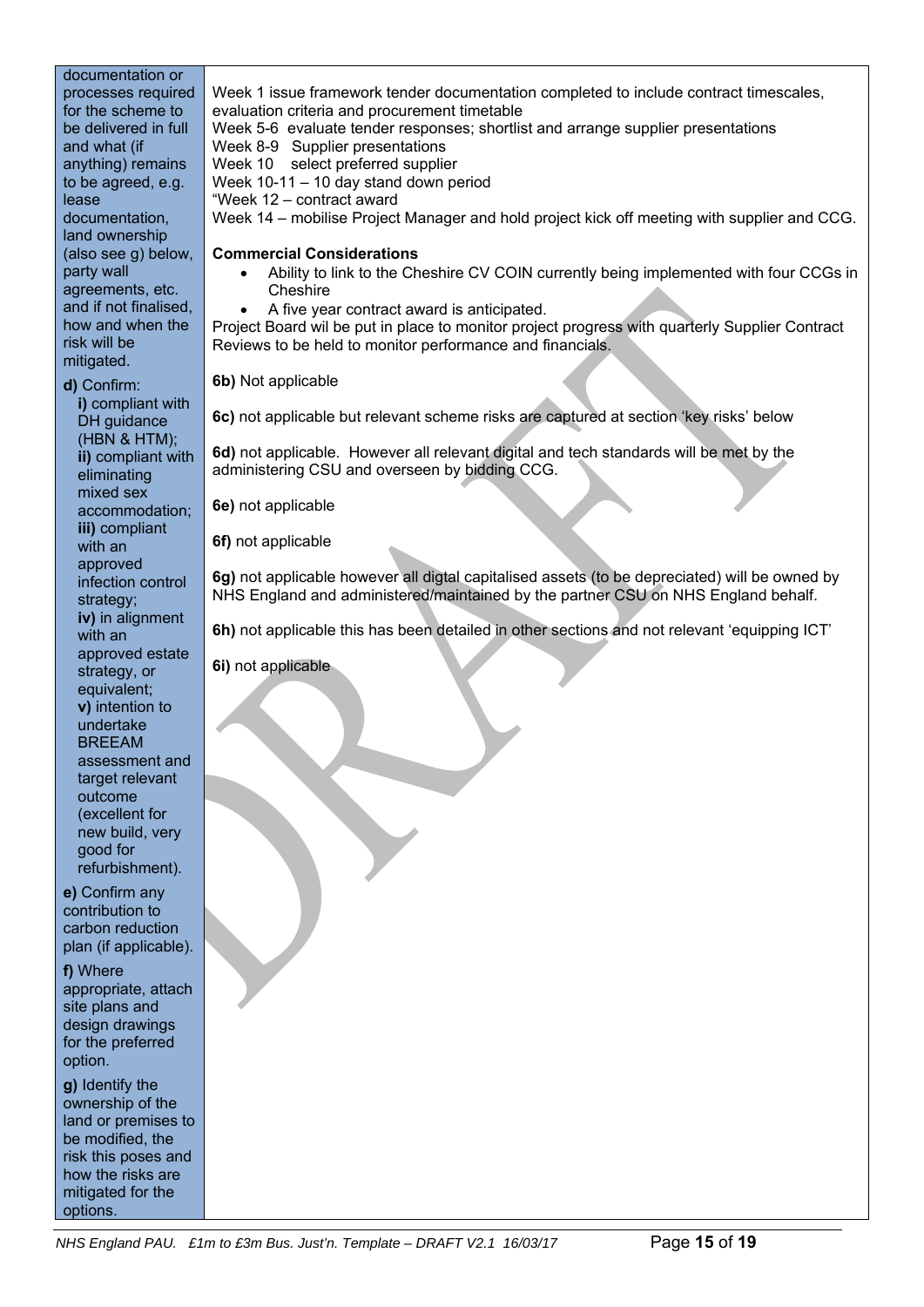# **For equipping and ICT projects**

**h**) Describe the scheme: specify what equipment is being purchased and for what site(s)

**i)** Describe the strategic need for the capital investment and what measurable benefits the capital investment will provide.

j) Indicate where funding is required to support Strategic Estate Plans. For example, if a new build has been agreed and the requirements in this business case also specifically relate to another business case which has delivered or will deliver premises development, please explain and justify the links

| <b>7. MANAGEMENT CASE</b><br>a) Confirm the arrangements for                                           | 7a) The management and delivery of the projects will be undertaken<br>principally by M&L CSu overseen by the NHS Wirral CCG |
|--------------------------------------------------------------------------------------------------------|-----------------------------------------------------------------------------------------------------------------------------|
| management and delivery of the<br>scheme                                                               | 7b) see below                                                                                                               |
| b) Confirm the key risks to delivery<br>and measures to mitigate and<br>manage these risks.            | 7c) see section 6a) 'procurement plan'                                                                                      |
| c) Provide a simple timeline with<br>key milestones for the procurement<br>and delivery of the scheme. |                                                                                                                             |

| <b>KEY RISKS</b>                                                                                                                               | <b>Risk</b>                                                         | <b>Mitigation</b>                                                                      |
|------------------------------------------------------------------------------------------------------------------------------------------------|---------------------------------------------------------------------|----------------------------------------------------------------------------------------|
| Please provide adequate<br>information to enable reviewers to<br>understand the level and likelihood<br>of risk and how it is to be mitigated. | Current links are centrally funded<br>by HSCIC                      | Currently transitioning from N3 to<br>HCSN but this would enable<br>transition to COIN |
| Please list any risks to delivery, for<br>example if the spend is dependent<br>on estates investment etc.                                      |                                                                     | Liaison with NHS Digital to secure<br>switch to COIN                                   |
|                                                                                                                                                | Failure of BT to supply the link on<br>time would delay the rollout | Secure appropriate contingencies<br>in contract with BT                                |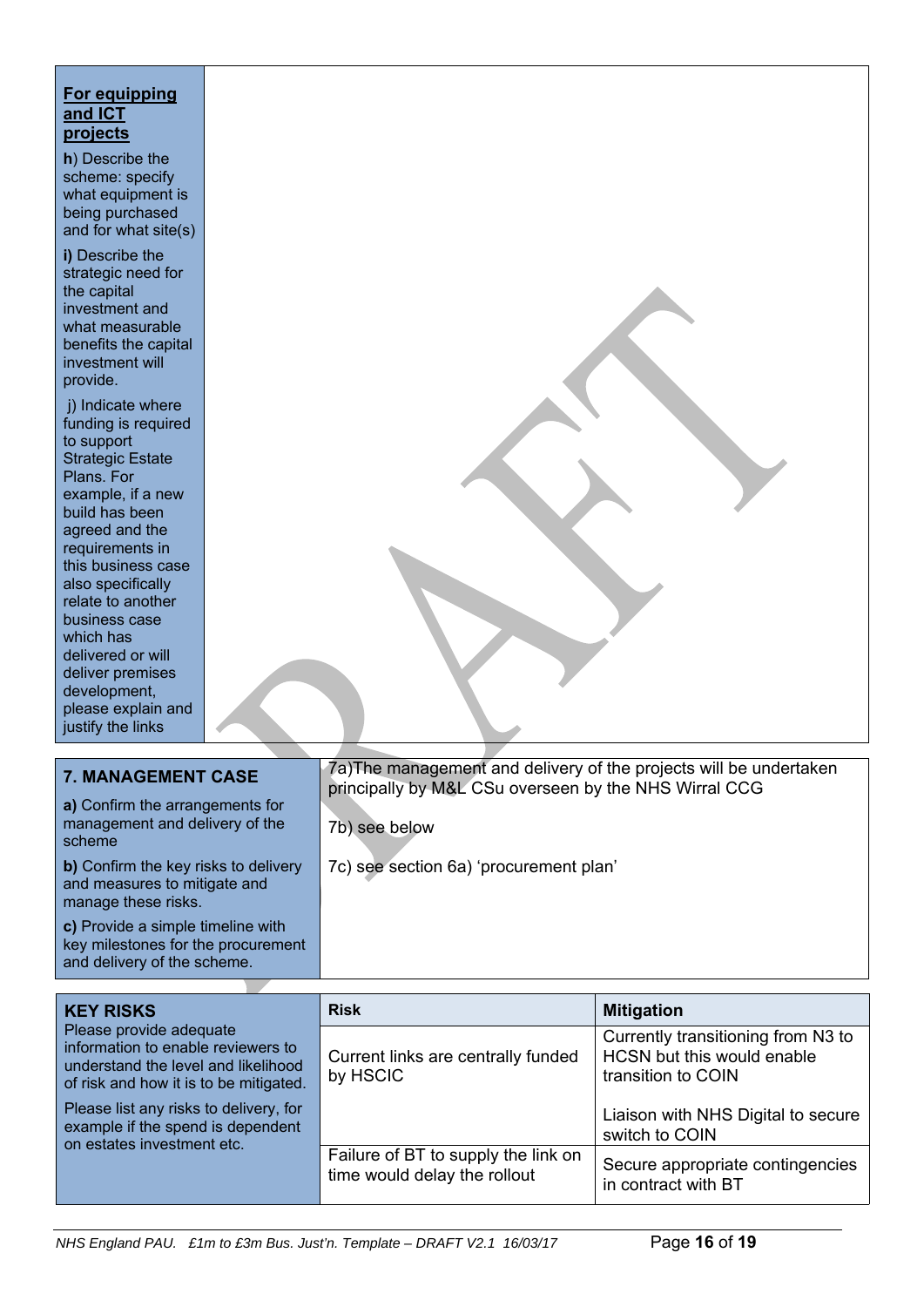| Additional communications<br>cabinets may be required | Small contingency factored into<br>bid costings |
|-------------------------------------------------------|-------------------------------------------------|
|                                                       |                                                 |
|                                                       |                                                 |

# **ENDORSEMENTS AND APPROVALS**

| <b>LETTERS OF APPROVAL / SUPPORT</b>                                                          |                 |                     |                                                                          |
|-----------------------------------------------------------------------------------------------|-----------------|---------------------|--------------------------------------------------------------------------|
| <b>Organisation</b>                                                                           | <b>Enclosed</b> | <b>Letter dated</b> | <b>Note</b>                                                              |
| <b>SPONSOR ORGANISATION</b>                                                                   | N               |                     | Not requested for D&T schemes,<br>however relevant signatories are below |
| <b>LEAD COMMISSIONER</b>                                                                      | N               |                     | Not requested for D&T schemes,<br>however relevant signatories are below |
| <b>PROPERTY COMPANY</b><br>(NHS Property Services or<br><b>Community Health Partnerships)</b> | N               |                     | Not applicable                                                           |
|                                                                                               |                 |                     |                                                                          |

| <b>SCHEME OR PROJECT ENDORSED BY:</b>                                                                         |                  |                                                                                                                                                                                                                                                                                                                                                                                                                                                                                                                                                               |
|---------------------------------------------------------------------------------------------------------------|------------------|---------------------------------------------------------------------------------------------------------------------------------------------------------------------------------------------------------------------------------------------------------------------------------------------------------------------------------------------------------------------------------------------------------------------------------------------------------------------------------------------------------------------------------------------------------------|
|                                                                                                               | <b>Statement</b> | I hereby confirm that I am satisfied the payment of Digital<br>Technology capital as set out in this PID is necessary<br>expenditure and offers value for money. I also confirm that<br>any commitments made in this PID to the covering of<br>revenue and depreciation costs will be honoured by the<br>organisation and/or its relevant stakeholders. I am satisfied<br>that the capital funding requirement set out in this PID is not<br>replicated in any other NHS capital funding request, e.g.<br>under other parallel capital investment initiatives |
| <b>SPONSOR ORG 1</b><br><b>DIRECTOR/HEAD OF</b><br><b>FINANCE or APPROPRIATE</b><br><b>AUTHORISED OFFICER</b> | Organisation     | <b>NHS Wirral CCG</b>                                                                                                                                                                                                                                                                                                                                                                                                                                                                                                                                         |
|                                                                                                               | Position         | <b>Chief Finance Officer</b>                                                                                                                                                                                                                                                                                                                                                                                                                                                                                                                                  |
|                                                                                                               | Name             | <b>Mike Treharne</b>                                                                                                                                                                                                                                                                                                                                                                                                                                                                                                                                          |
|                                                                                                               | Signature        | $\bigcap_{\Lambda}$                                                                                                                                                                                                                                                                                                                                                                                                                                                                                                                                           |
|                                                                                                               | Date             | 03/07/2017                                                                                                                                                                                                                                                                                                                                                                                                                                                                                                                                                    |
|                                                                                                               | <b>Statement</b> | I hereby confirm that I am satisfied the payment of Digital<br>Technology capital as set out in this PID is necessary<br>expenditure, offers value for money and conforms with<br>relevant policy.                                                                                                                                                                                                                                                                                                                                                            |
| (Where applicable)                                                                                            | Organisation     | NHS England Cheshire & Merseyside DCO                                                                                                                                                                                                                                                                                                                                                                                                                                                                                                                         |
| <b>SPONSOR ORG 2</b>                                                                                          | Position         | Head of Digital Technology/Capital Programmes Lead                                                                                                                                                                                                                                                                                                                                                                                                                                                                                                            |
| <b>NHS ENGLAND DCO</b><br><b>HEAD OF DIGITAL (OR</b>                                                          | Name             | <b>David Scannell</b>                                                                                                                                                                                                                                                                                                                                                                                                                                                                                                                                         |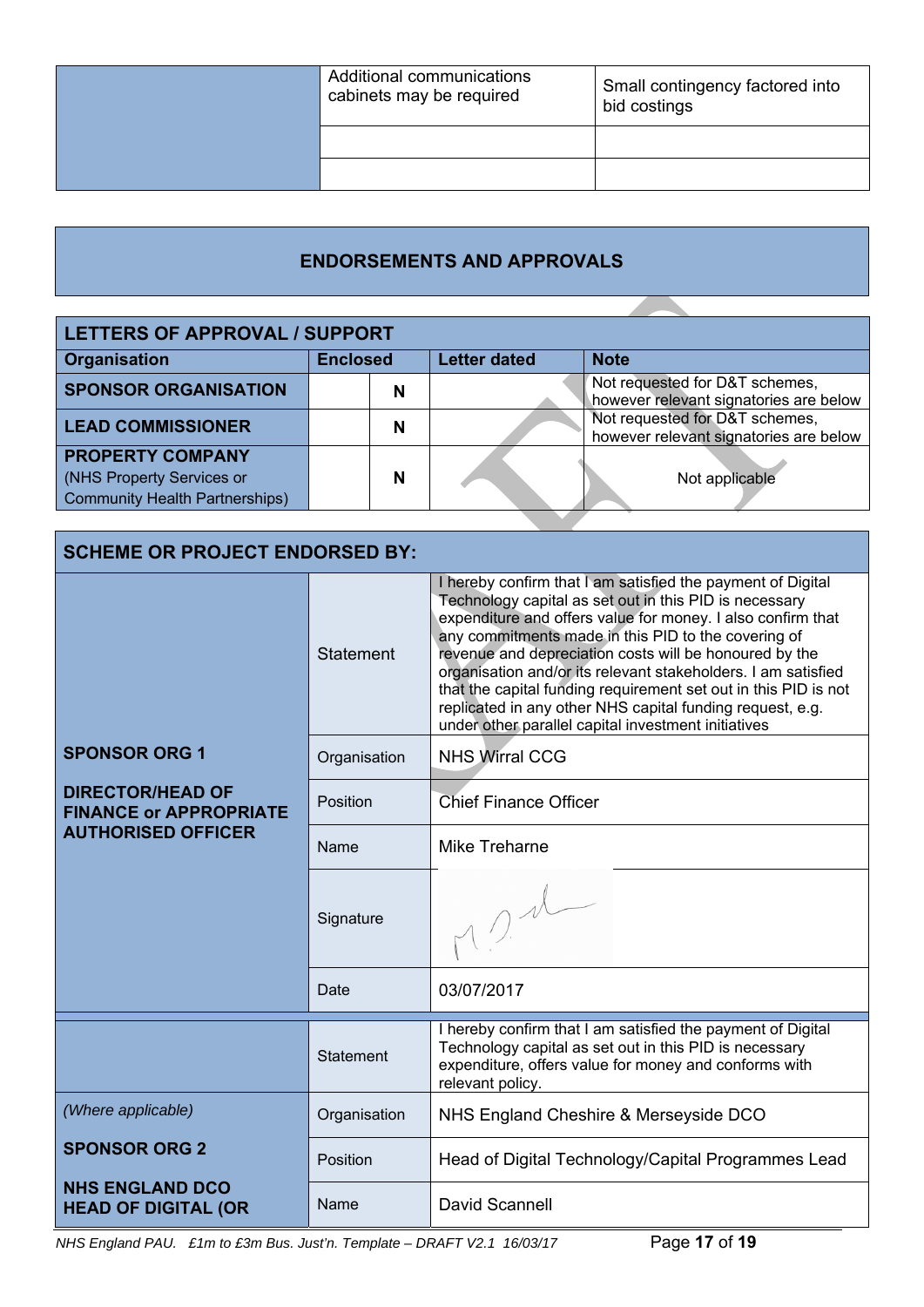| <b>EQUIVALENT)</b>                                                                                                                                                | Signature                                     |                                                                                                                                                                                                                                                                                                                                                                                                                                                                            |
|-------------------------------------------------------------------------------------------------------------------------------------------------------------------|-----------------------------------------------|----------------------------------------------------------------------------------------------------------------------------------------------------------------------------------------------------------------------------------------------------------------------------------------------------------------------------------------------------------------------------------------------------------------------------------------------------------------------------|
|                                                                                                                                                                   | Date                                          | 3 August 2017                                                                                                                                                                                                                                                                                                                                                                                                                                                              |
| (Where applicable)<br><b>SPONSOR ORG 3</b><br><b>DIRECTOR/HEAD OF</b><br><b>FINANCE or APPROPRIATE</b><br><b>AUTHORISED OFFICER</b>                               | Organisation<br>Position<br>Name<br>Signature | n/a<br>n/a<br>n/a<br>n/a<br>n/a                                                                                                                                                                                                                                                                                                                                                                                                                                            |
|                                                                                                                                                                   | Date                                          |                                                                                                                                                                                                                                                                                                                                                                                                                                                                            |
| <b>NHS ENGLAND DCO</b><br><b>DIRECTOR OF FINANCE</b>                                                                                                              | <b>Statement</b>                              | I hereby confirm that I am satisfied the payment of Digital<br>Technology capital as set out in this PID is necessary<br>expenditure and offers value for money. I also confirm that I<br>am satisfied with the commitments made by the sponsoring<br>organisation in this PID to the covering of revenue and<br>depreciation costs. I confirm that all items to be procured are<br>capitalisable in accordance with the NHS England Capital<br><b>Accounting Guidance</b> |
|                                                                                                                                                                   | Area                                          | Cheshire & Merseyside                                                                                                                                                                                                                                                                                                                                                                                                                                                      |
|                                                                                                                                                                   | Position                                      | <b>Director of Finance</b>                                                                                                                                                                                                                                                                                                                                                                                                                                                 |
|                                                                                                                                                                   | Name                                          | Phil Wadeson                                                                                                                                                                                                                                                                                                                                                                                                                                                               |
|                                                                                                                                                                   | Signature                                     |                                                                                                                                                                                                                                                                                                                                                                                                                                                                            |
|                                                                                                                                                                   | Date                                          | 3 August 2017                                                                                                                                                                                                                                                                                                                                                                                                                                                              |
|                                                                                                                                                                   | Statement                                     | I hereby confirm that I am satisfied the payment of<br>Digital Technology capital as set out in this PID is<br>necessary expenditure, offers value for money and<br>conforms with relevant policy.                                                                                                                                                                                                                                                                         |
| (Where applicable)                                                                                                                                                | Area                                          | <b>North</b>                                                                                                                                                                                                                                                                                                                                                                                                                                                               |
| <b>NHS ENGLAND REGIONAL</b><br><b>HEAD OF INFORMATION</b><br>(AND TRANSPARENCY)*<br>*(Precise title/role may vary<br>across the Regions. Amend as<br>appropriate) | Position                                      | Regional Head of Information & Transparency /<br>Regional Head of Digital Technology                                                                                                                                                                                                                                                                                                                                                                                       |
|                                                                                                                                                                   | Name                                          | Janet King                                                                                                                                                                                                                                                                                                                                                                                                                                                                 |
|                                                                                                                                                                   | Signature                                     |                                                                                                                                                                                                                                                                                                                                                                                                                                                                            |
|                                                                                                                                                                   | Date                                          | 3 August 2017                                                                                                                                                                                                                                                                                                                                                                                                                                                              |
| <b>NHS ENGLAND REGIONAL</b><br><b>DIRECTOR OF FINANCE</b>                                                                                                         | Region                                        | <b>North</b>                                                                                                                                                                                                                                                                                                                                                                                                                                                               |
|                                                                                                                                                                   | Position                                      | NHS England Regional Director Of Finance                                                                                                                                                                                                                                                                                                                                                                                                                                   |
|                                                                                                                                                                   | Name                                          | Tim Savage                                                                                                                                                                                                                                                                                                                                                                                                                                                                 |